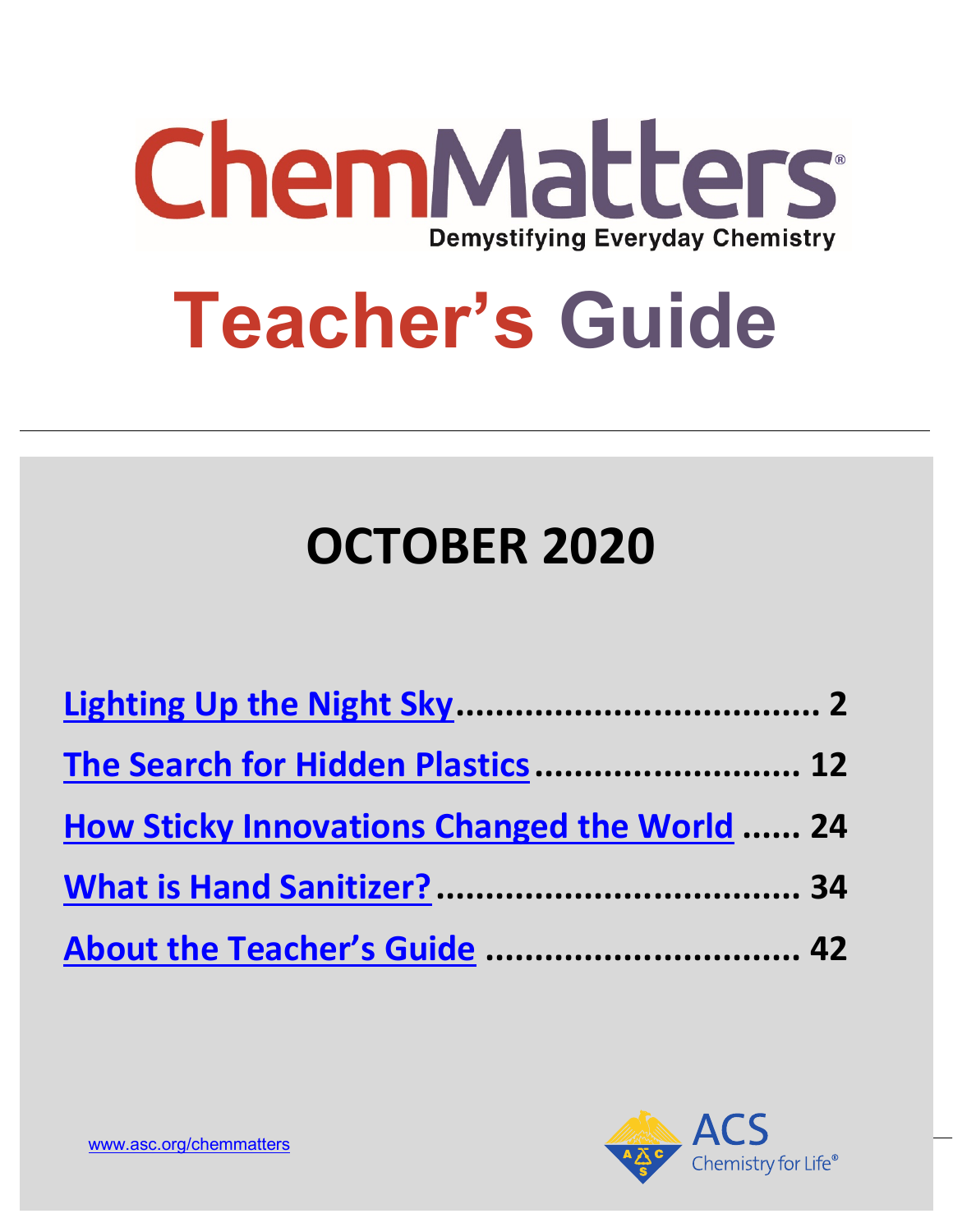

# **Teacher's Guide**

# <span id="page-1-0"></span>**Lighting Up the Night Sky**

# *October 2020*

# **Table of Contents**

# *[Anticipation Guide 3](#page-2-0)*

Activate students' prior knowledge and engage them before they read the article.

# *[Reading Comprehension Questions](#page-3-0) 4*

These questions are designed to help students read the article (and graphics) carefully. They can help the teacher assess how well students understand the content and help direct the need for follow-up discussions and/or activities. You'll find the questions ordered in increasing difficulty.

# *[Graphic Organizer](#page-4-0) 6*

This helps students locate and analyze information from the article. Students should use their own words and not copy entire sentences from the article. Encourage the use of bullet points.

# *[Answers](#page-6-0) 7*

Access the answers to reading comprehension questions and a rubric to assess the graphic organizer.

# *[Additional Resources](#page-9-0) 10*

Here you will find additional labs, simulations, lessons, and project ideas that you can use with your students alongside this article.

2

# *[Chemistry Concepts, Standards, and Teaching Strategies](#page-10-0) 11*

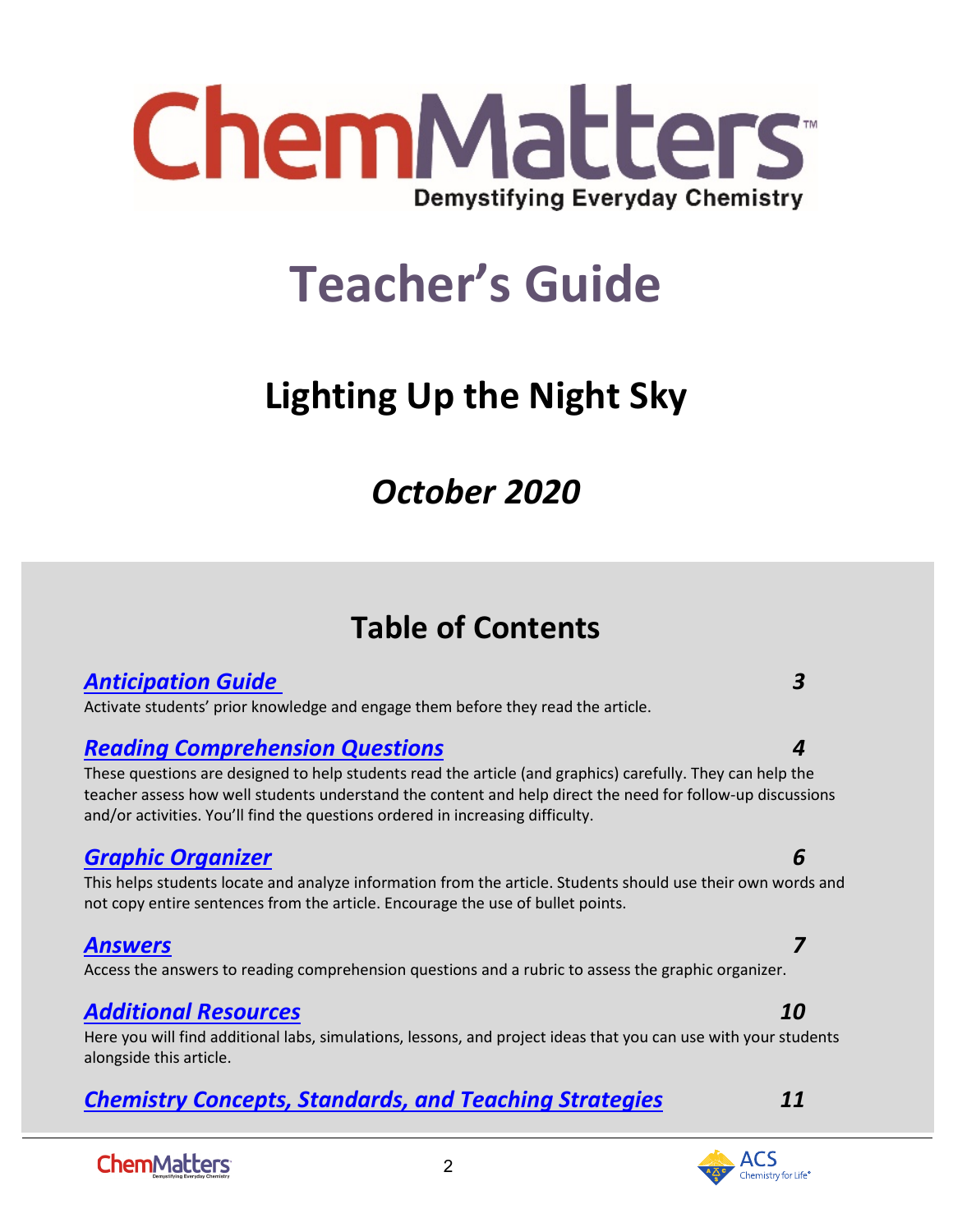# <span id="page-2-0"></span>**Anticipation Guide**

Name:

**Directions:** *Before reading the article***,** in the first column, write "A" or "D," indicating your **A**greement or **D**isagreement with each statement. Complete the activity in the box.

As you read, compare your opinions with information from the article. In the space under each statement, cite information from the article that supports or refutes your original ideas.

| Me | <b>Text</b> | <b>Statement</b>                                                                           |
|----|-------------|--------------------------------------------------------------------------------------------|
|    |             | 1. Plasma is when electrons in an atom move freely around positively charged nuclei.       |
|    |             | 2. It takes 8 minutes for solar wind to reach Earth.                                       |
|    |             | 3. Earth's magnetic field protects us from solar wind.                                     |
|    |             | 4. Light from auroras is produced about 10 km above Earth's surface.                       |
|    |             | 5. Auroral colors are produced when electrons transition from higher to lower<br>orbitals. |
|    |             | 6. Nitrogen and oxygen atoms produce the same auroral colors.                              |
|    |             | 7. You can see the aurora even if the sky is very cloudy.                                  |
|    |             | 8. Electrons stream along magnetic field lines.                                            |
|    |             | 9. Solar flares can cause auroras and disrupt power grids.                                 |
|    |             | 10. Auroras have been seen in Florida.                                                     |

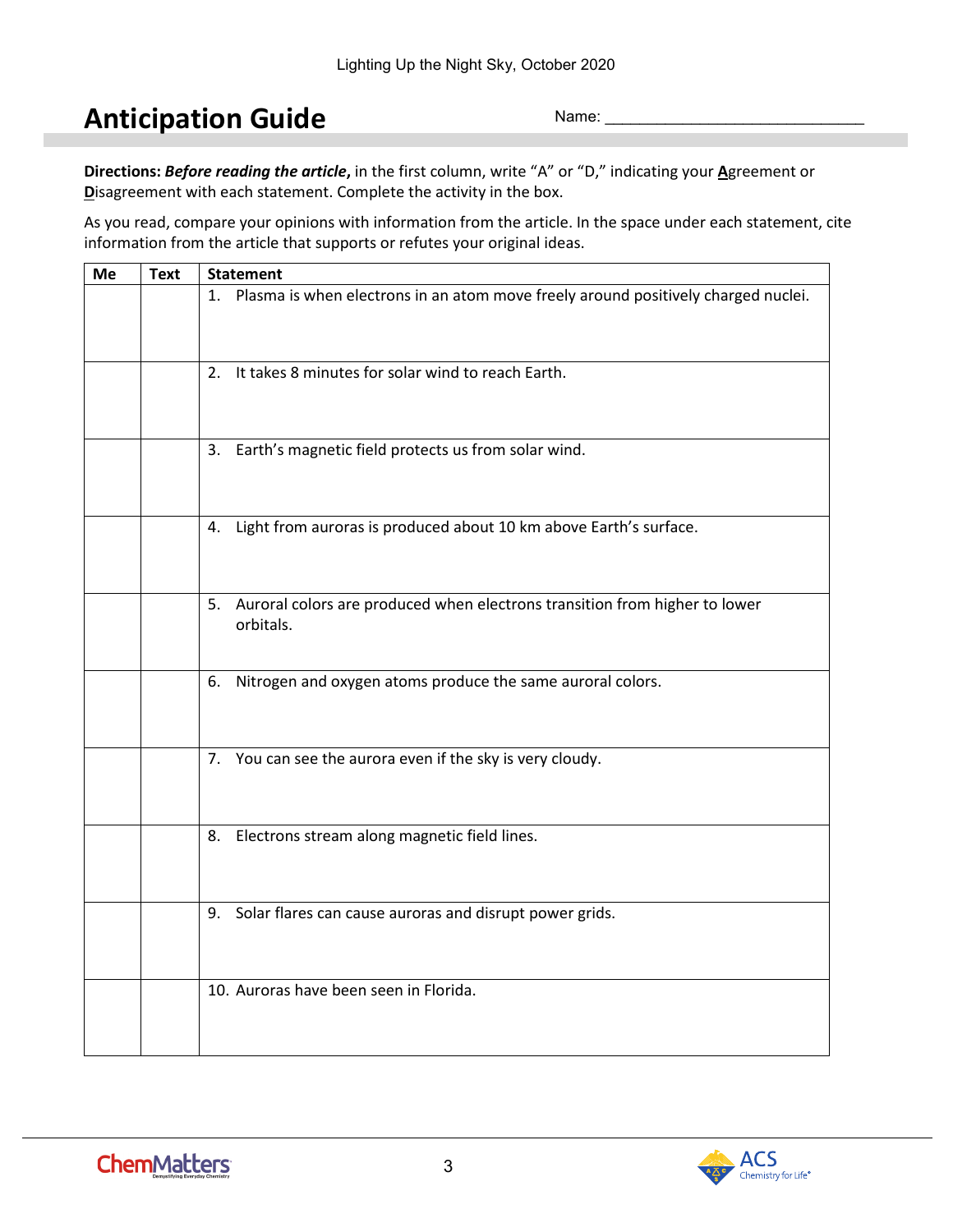# <span id="page-3-0"></span>**Student Reading Comprehension Questions**

Name:

**Directions**: Use the article to answer the questions below.

- 1. Plasma and gas are both states of matter. How is a plasma different from a gas?
- 2. What is wind? What makes solar wind different from the wind we experience on Earth?
- 3. What is the difference between oxygen in the lower atmosphere where we breathe and oxygen in the much higher atmosphere where the aurora occurs?
- 4. What role does Earth's magnetic field play in protecting Earth from the solar wind?
- 5. Why does Earth need to be protected from the solar wind?
- 6. Write the electron configuration for a neutral oxygen atom and for a neutral nitrogen atom.
- 7. Draw a Lewis structure, showing all bonding and nonbonding electrons, for the oxygen molecule and for the nitrogen molecule.
- 8. The colors of an aurora are attributed to electron transitions in atomic oxygen and in molecular nitrogen. Why does nitrogen maintain its molecular state in the upper atmosphere while oxygen molecules split into individual atoms?
- 9. Molecular nitrogen in the upper atmosphere can become ionized. What does this tell you about the magnitude of ionization energy vs. the magnitude of bond energy for  $N_2$ ?
- 10. Explain, in terms of energy transfer, the process that causes light to be emitted from atoms and molecules causing an aurora.

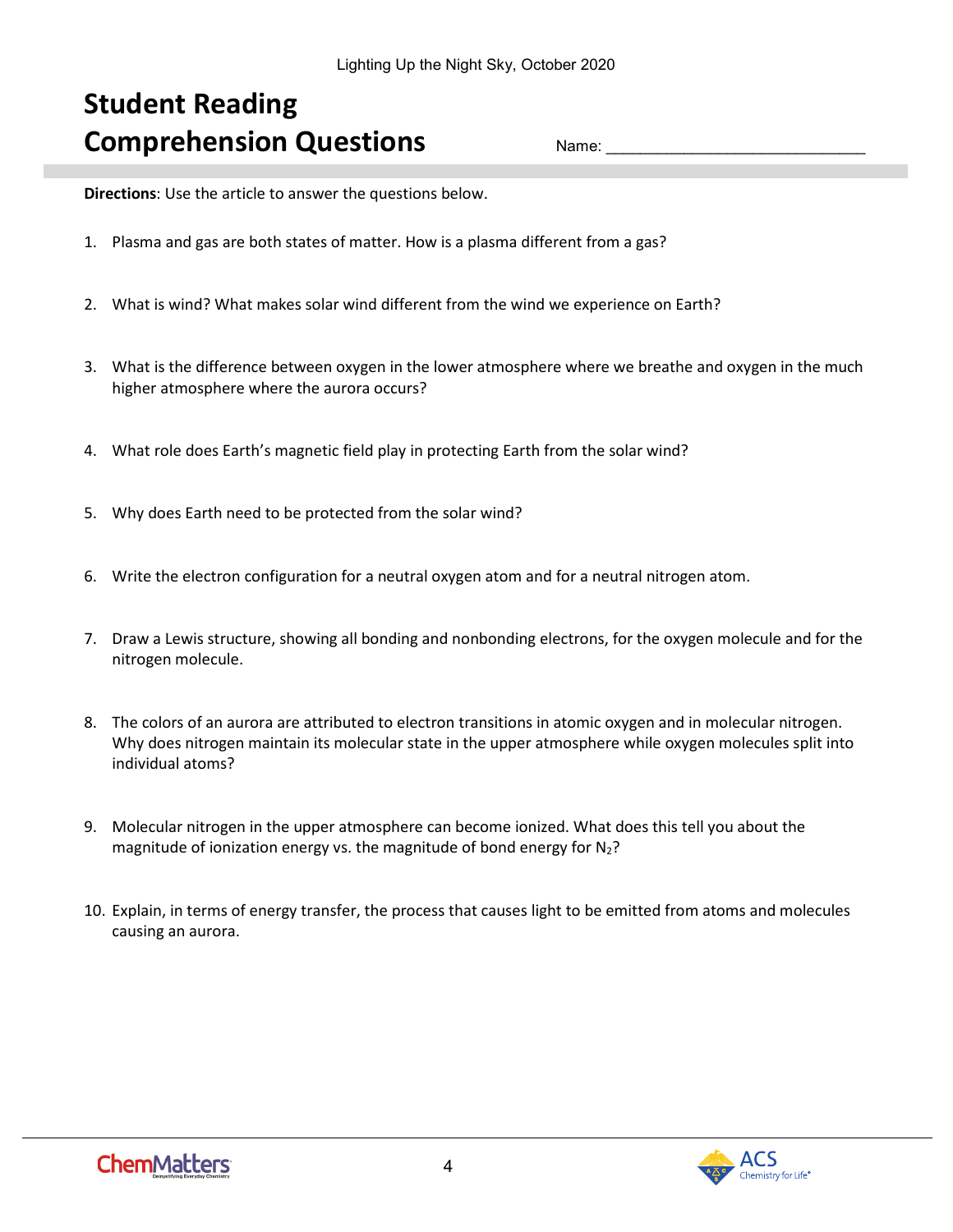# **Student Reading Comprehension Questions, cont.**

- 11. Use the symbols below to show each stage of the process described in question 10.
	- $e^-$  = electron in the atom
	- $\Rightarrow$  = energy from solar wind

# $\wedge$   $\vee$   $\vee$   $\rightarrow$  = color observed in aurora



12. Write a documentary-style narrative for the animation referenced in the article.

### **Questions for Further Learning**

#### *Write your answers on another piece of paper if needed.*

- 1. The process of excitation and relaxation of electrons by energy absorption and emission is a common phenomenon in nature. Choose one of the phenomena below and explain how this explanation helps us understand it.
	- a. The glow of fireflies
	- b. The color and glow of neon lights
	- c. Fluorescence in Puffins
- <span id="page-4-0"></span>2. Explore the connection between electric charges and magnetism and use this to explain why Earth has a magnetosphere.

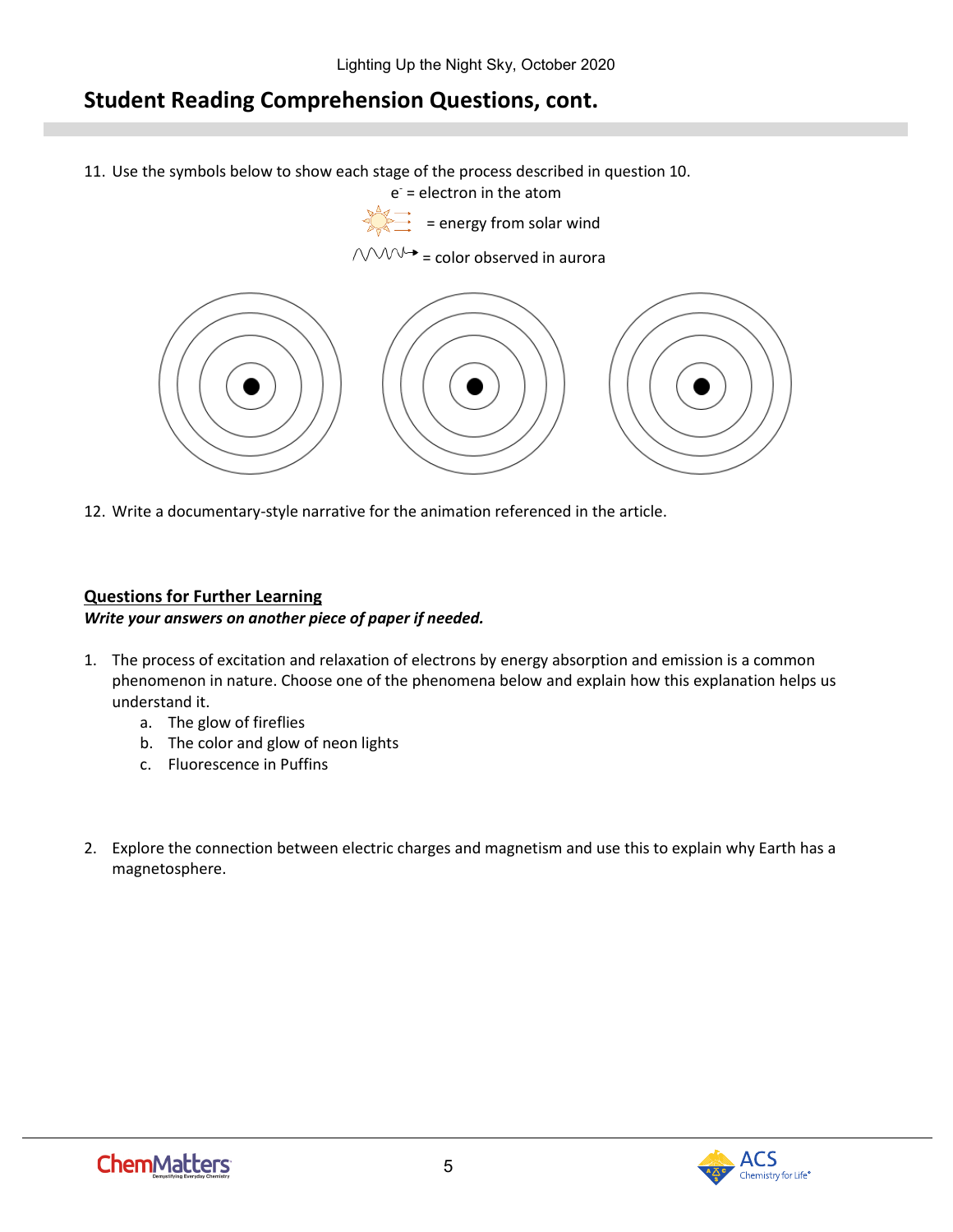# **Graphic Organizer**

Name:

**Directions**: As you read, complete the graphic organizer below to describe how each item contributes to the northern lights.

|                                              | <b>Contribution to northern lights</b> |
|----------------------------------------------|----------------------------------------|
| Earth's magnetic field                       |                                        |
| Solar wind                                   |                                        |
| <b>Solar flares</b>                          |                                        |
| <b>Upper atmosphere</b>                      |                                        |
| Why is the study of space weather important? |                                        |
|                                              |                                        |

**Summary:** What is the most interesting thing you learned about auroras and why do you find it interesting?

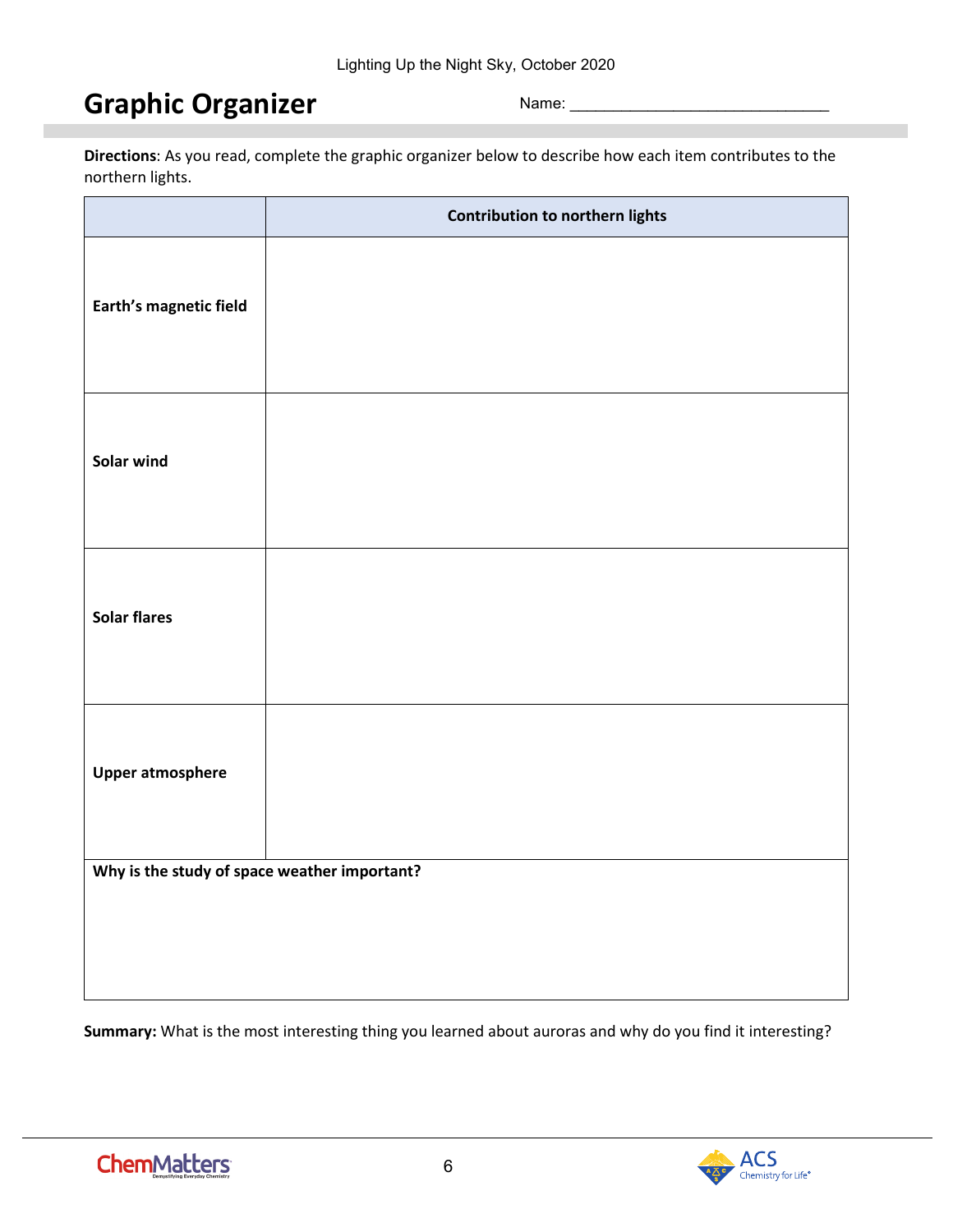# <span id="page-6-0"></span>**Answers to Reading Comprehension Questions & Graphic Organizer Rubric**

- **1. Plasma and gas are both states of matter. How is a plasma different from a gas?** *Both are composed of particles that are spaced far apart, but a plasma is charged because many electrons have been separated from the atoms/molecules. This allows a plasma, but not a neutral gas, to be influenced*
- **2. What is wind? What makes solar wind different from the wind we experience on Earth?** *Wind is simply moving molecules. The molecules in air get pushed around by forces and when a mass of them passes you, you feel the wind. Solar wind is similar, but moves much faster and is composed mostly of electrons and positive ions. Charges moving at this speed would be very damaging to humans.*
- **3. What is the difference between oxygen in the lower atmosphere where we breathe and oxygen in the much higher atmosphere where the aurora occurs?**

*Oxygen where we breathe is diatomic, O<sub>2</sub>. This is its natural state. However, in the upper atmosphere, ultraviolet radiation is energetic enough to break the bond and create atomic oxygen. Though a small amount of monatomic oxygen may be present in the air we breathe, a much larger portion of the oxygen in the upper atmosphere is monatomic.*

- **4. What role does Earth's magnetic field play in protecting Earth from the solar wind?** *The magnetic field of the earth diverts the path of the solar wind because moving charges have a magnetic field. The particles in the solar wind are forced to go around Earth, thus missing the earth's atmosphere.*
- **5. Why does Earth need to be protected from the solar wind?** *If the solar wind could pass through our atmosphere, it would gradually erode away, making Earth uninhabitable.*
- **6. Write the electron configuration for a neutral oxygen atom and for a neutral nitrogen atom.** *Oxygen: 1s2 2s2 2p4 Nitrogen: 1s2 2s2 2p3*
- **7. Draw a Lewis structure, showing all bonding and nonbonding electrons, for the oxygen molecule and for the nitrogen molecule.**



*by electromagnetic waves.*

**8. The colors of an aurora are attributed to electron transitions in atomic oxygen and in molecular nitrogen. Why does nitrogen maintain its molecular state in the upper atmosphere while oxygen molecules split into individual atoms?**

*The N2 bond is a very strong triple bond. It would take a much higher energy photon to split this into atoms, thus most of the nitrogen is diatomic. The O2 double bond is strong, but the UV photons are energetic enough to break it.*

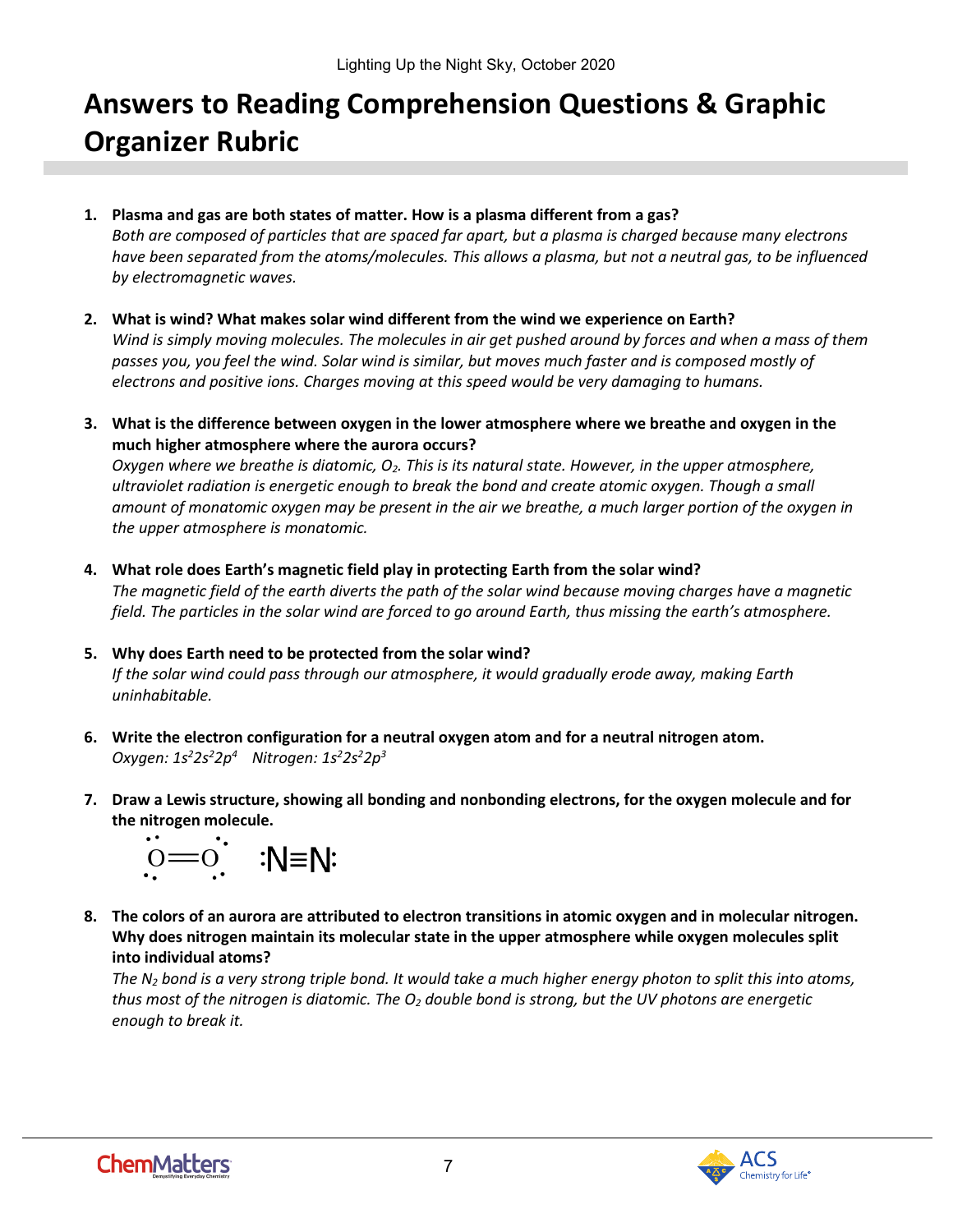**9. Molecular nitrogen in the upper atmosphere can become ionized. What does this tell you about the magnitude of ionization energy vs the magnitude of bond energy for N2?** 

*Since the photons are energetic enough to separate an electron from the molecule, but not to separate the atoms in the molecule, the ionization energy must be lower in magnitude than the bond energy.* 

**10. Explain, in terms of energy transfer, the process that causes light to be emitted from atoms and molecules causing an aurora.**

*The particles in the solar wind are moving very fast. When these particles interact with a particle in Earth's magnetic field, they transfer some of their energy, either directly or indirectly, to this new particle. (Indirect transfer happens if this new particle is an electron because it will eventually collide with a molecule and transfer its gained energy to that molecule.) The energy from the solar wind is absorbed by an electron in the atom or molecule, causing it to excite to a higher energy level. It can then release this energy as a photon by relaxing back down to any of the available lower energy levels. If the energy released falls in the visible range, then we would see a color.*

## **11. Use the symbols below to show each stage of the process described in question 9.**



### **12. Write a documentary-style narrative for the animation referenced in the article.**

*Answers will vary. Look for:*

- o *Solar flare or mass ejected from sun*
- o *Travels outward and toward Earth*
- o *Interacts with Earth's magnetic field*
	- o *Distorts Earth's field and is also deflected by it*
	- o *Energizes particles in Earth's field which travel to the poles*
- o *This then undergoes the process described above to cause the aurora*

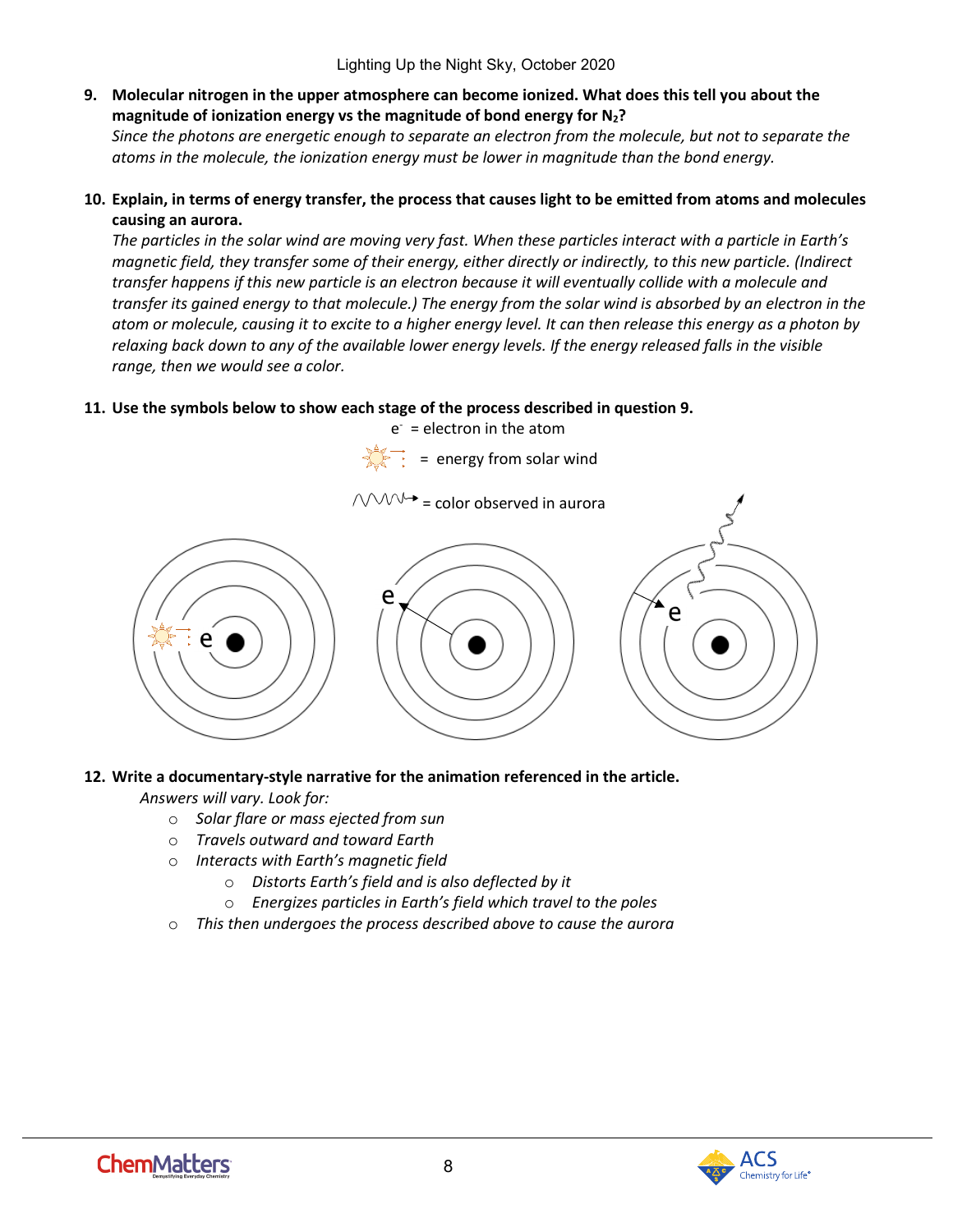# **Graphic Organizer Rubric**

If you use the Graphic Organizer to evaluate student performance, you may want to develop a grading rubric such as the one below.

| <b>Score</b> | <b>Description</b> | <b>Evidence</b>                                                        |
|--------------|--------------------|------------------------------------------------------------------------|
| 4            | Excellent          | Complete; details provided; demonstrates deep understanding.           |
| 3            | Good               | Complete; few details provided; demonstrates some understanding.       |
|              | Fair               | Incomplete; few details provided; some misconceptions evident.         |
|              | Poor               | Very incomplete; no details provided; many misconceptions evident.     |
| 0            | Not acceptable     | So incomplete that no judgment can be made about student understanding |

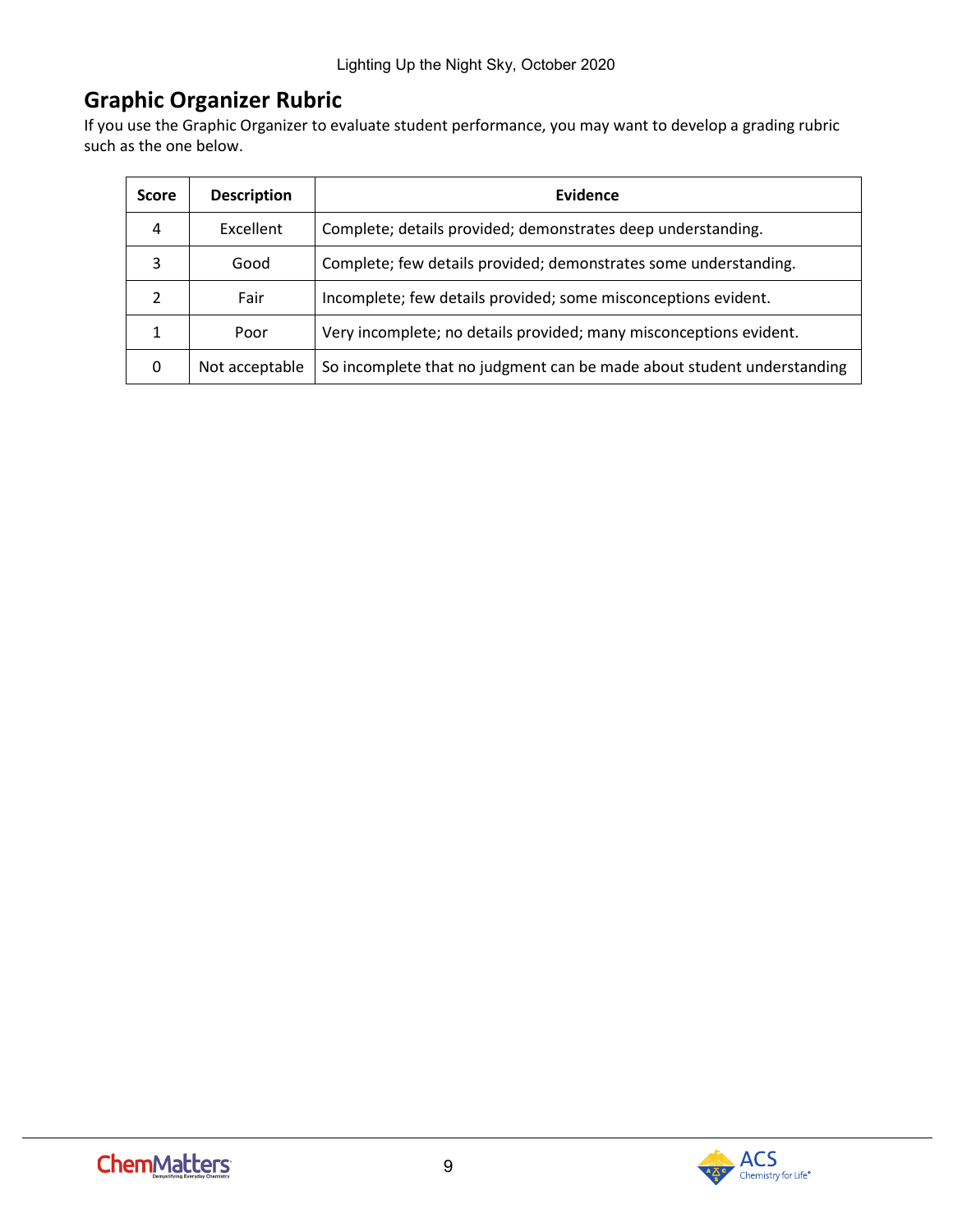# <span id="page-9-0"></span>**Additional Resources**

# **Labs and demos**

Flame tests (Rainbow demo): In this demonstration, students will observe the variety of colors produced when different metals or metallic salts are heated in a flame. <https://teachchemistry.org/classroom-resources/flame-test-rainbow-demo>

Mystical Fire Investigation: In this lab, students will create several testable questions based upon their observations of a mystical fire. Students then direct their own laboratory experience as they safely investigate these testable questions through the use of multiple flame tests[. https://teachchemistry.org/classroom](https://teachchemistry.org/classroom-resources/mystical-fire-investigation)[resources/mystical-fire-investigation](https://teachchemistry.org/classroom-resources/mystical-fire-investigation)

# **Simulations**

PhET – Neon Lights and Other Discharge Lamps: [https://phet.colorado.edu/en/simulation/legacy/discharge](https://phet.colorado.edu/en/simulation/legacy/discharge-lamps)[lamps](https://phet.colorado.edu/en/simulation/legacy/discharge-lamps)

Bohr Model of an Electron Simulations[: https://interactives.ck12.org/simulations/chemistry/bohr-model-of](https://interactives.ck12.org/simulations/chemistry/bohr-model-of-electron/app/index.html?hash=faf0aab26a3c06de33f5f80bb9bf2dd4&source=ck12&artifactID=5658500&referrer=concept_details&encodedID=SCI.CHE.206)[electron/app/index.html?hash=faf0aab26a3c06de33f5f80bb9bf2dd4&source=ck12&artifactID=5658500&referr](https://interactives.ck12.org/simulations/chemistry/bohr-model-of-electron/app/index.html?hash=faf0aab26a3c06de33f5f80bb9bf2dd4&source=ck12&artifactID=5658500&referrer=concept_details&encodedID=SCI.CHE.206) [er=concept\\_details&encodedID=SCI.CHE.206](https://interactives.ck12.org/simulations/chemistry/bohr-model-of-electron/app/index.html?hash=faf0aab26a3c06de33f5f80bb9bf2dd4&source=ck12&artifactID=5658500&referrer=concept_details&encodedID=SCI.CHE.206)

Exciting Electrons simulation:<https://teachchemistry.org/classroom-resources/exciting-electrons-simulation>

## **Lessons and lesson plans**

Electrons and Orbitals: In this lesson, students will differentiate between energy levels, sublevels, orbitals, and electrons.<https://teachchemistry.org/classroom-resources/electrons-and-orbitals>

Let it Glow: In this lesson students will investigate the fluorescence of a variety of everyday items as well as prepared samples under a black light.<https://teachchemistry.org/classroom-resources/let-it-glow>

# **Projects and extension activities**

As a project, have students investigate examples of man-made plasma:

- Plasma TV screens
- Fluorescent lamps
- Arc lamp (like welder's torch)
- Tesla coil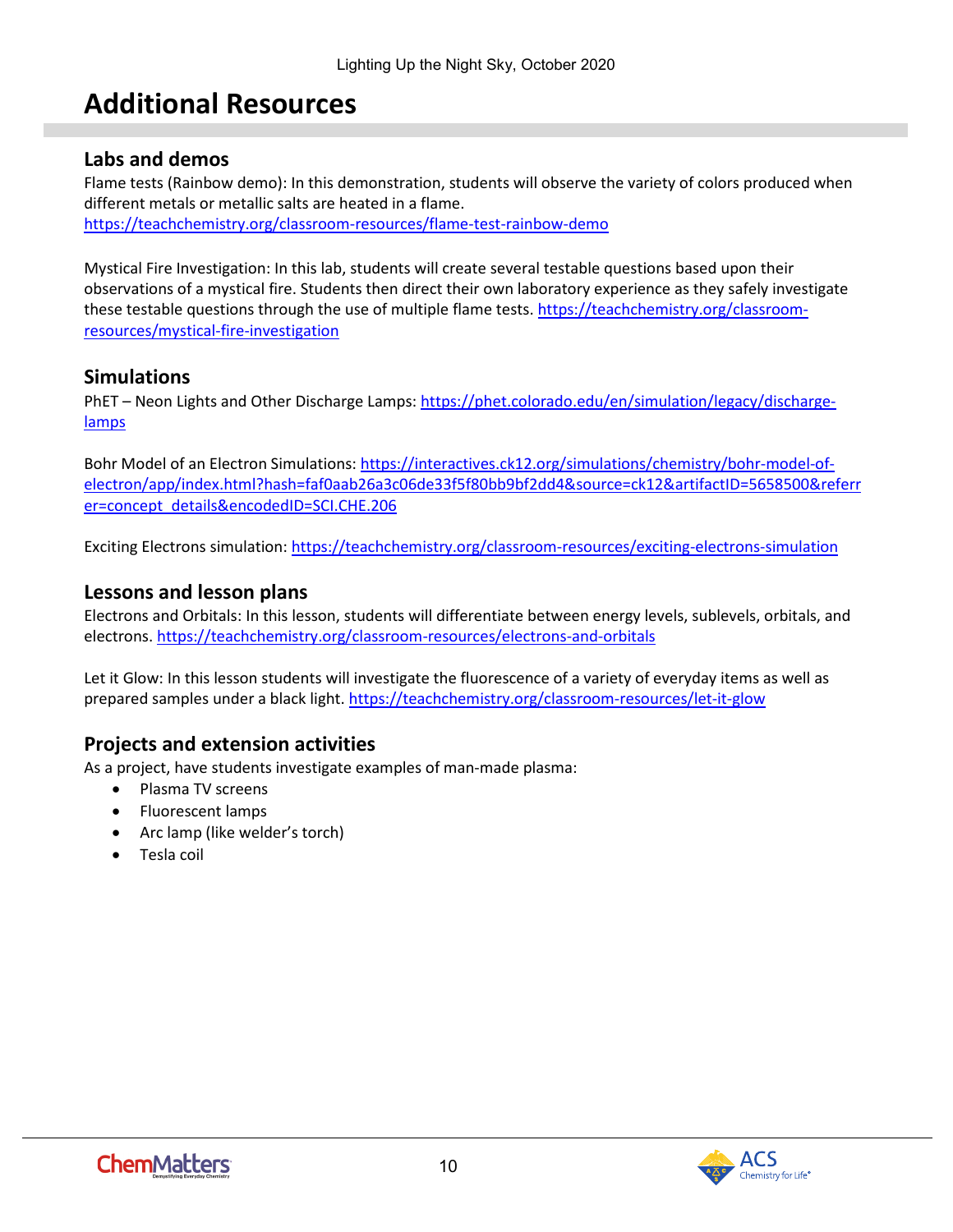# <span id="page-10-0"></span>**Chemistry Concepts, Standards, and Teaching Strategies**

# **Connections to Chemistry Concepts**

The following chemistry concepts are highlighted in this article:

- Atomic structure
- States of matter
- Gases

# **Correlations to Next Generation Science Standards**

This article can be used to achieve the following performance expectations and dimensions of NGSS:

### **HS-PS2-5**

Plan and conduct an investigation to provide evidence that an electrical current can produce a magnetic field and that a changing magnetic field can produce an electric current.

#### **Disciplinary Core Ideas**

• PS1.A: Structure and Properties of Matter

### **Crosscutting Concepts:**

- Cause and Effect: Mechanism and explanation.
- Systems and System Models
- Stability and Change

#### **Science and Engineering Practices:**

• Constructing explanations and designing solutions

### **Nature of Science:**

• Science models, laws, mechanisms, and theories explain natural phenomena.

# **Correlations to Common Core State Standards**

See how *ChemMatters* correlates to the **[Common Core State Standards](https://www.acs.org/content/acs/en/education/resources/highschool/chemmatters/teachers-guide.html)** at www.acs.org/chemmatters.

# **Teaching Strategies**

Consider the following tips and strategies for incorporating this article into your classroom:

- **Alternative to Anticipation Guide:** Before reading, ask students if they have ever seen the northern lights, and where they were at the time. Ask what they think causes the northern lights. As they read, students can find information to confirm or refute their original ideas.
- Use the aurora as a phenomenon for students to question. After questioning, students read the article and see what questions were answered and what new questions arise. Then move to lab observations of spectrum tubes with spectroscopes. Then do flame test lab to see if students can apply the same principles.
- After they read, ask students what causes the northern lights, and what they have seen locally that is similar to the northern lights.
- After the reading, you can show the ACS Reactions Video that summarizes information from the article and has some photos of different aurora colors: "What Causes Auroras (and where you should see them)": [https://youtu.be/8S\\_LPFOa-zs](https://youtu.be/8S_LPFOa-zs)

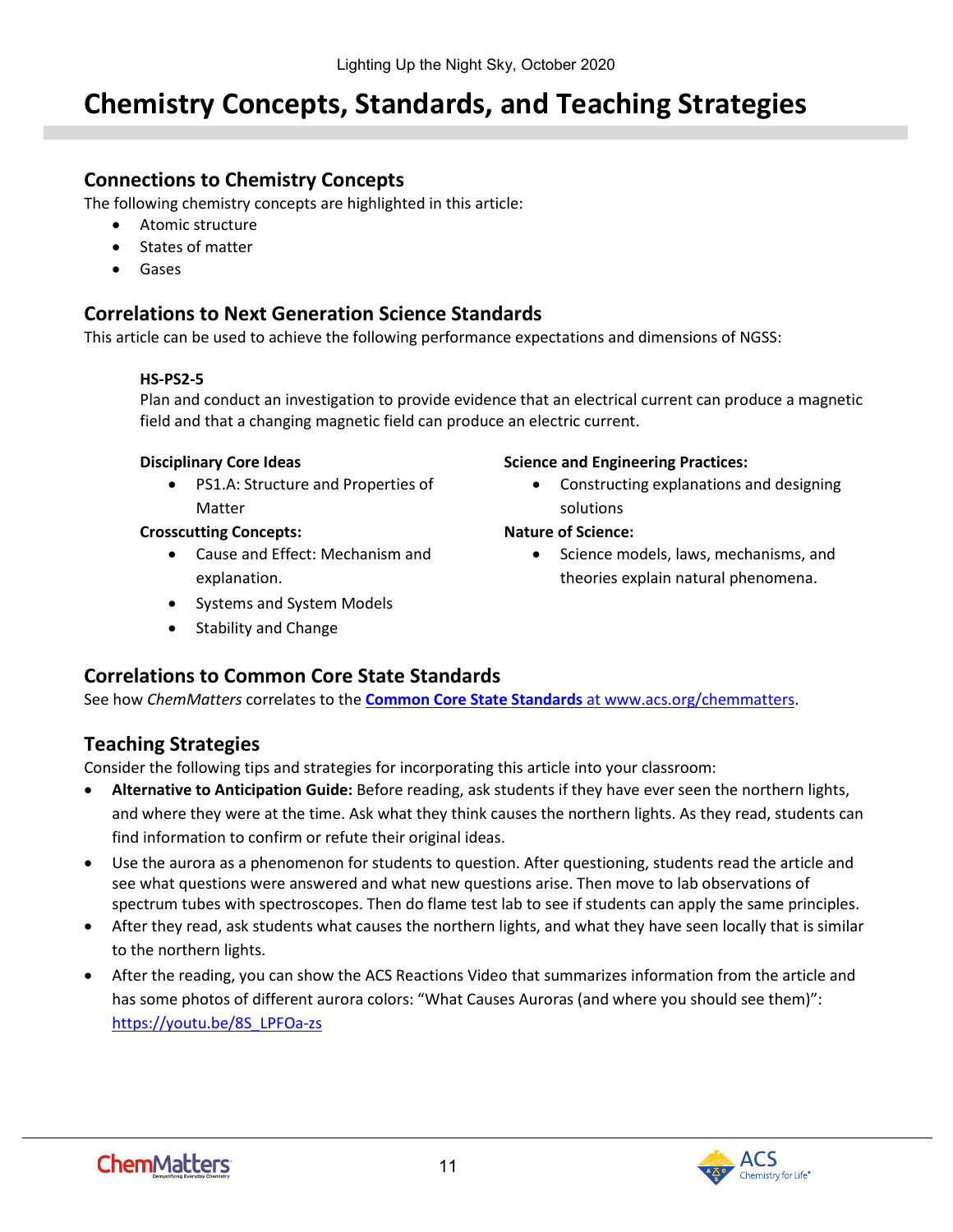

# **Teacher's Guide**

# <span id="page-11-0"></span>**The Search for Hidden Plastics**

# *October 2020*

# **Table of Contents**

# *[Anticipation Guide](#page-12-0) 13*

Activate students' prior knowledge and engage them before they read the article.

# *[Reading Comprehension Questions](#page-13-0) 14*

These questions are designed to help students read the article (and graphics) carefully. They can help the teacher assess how well students understand the content and help direct the need for follow-up discussions and/or activities. You'll find the questions ordered in increasing difficulty.

# *[Graphic Organizer](#page-14-0) 16*

This helps students locate and analyze information from the article. Students should use their own words and not copy entire sentences from the article. Encourage the use of bullet points.

# *[Answers](#page-16-0) 17*

Access the answers to reading comprehension questions and a rubric to assess the graphic organizer.

# *[Additional Resources](#page-18-0) 19*

Here you will find additional labs, simulations, lessons, and project ideas that you can use with your students alongside this article.

12

# *[Chemistry Concepts, Standards, and Teaching Strategies](#page-19-0) 20*

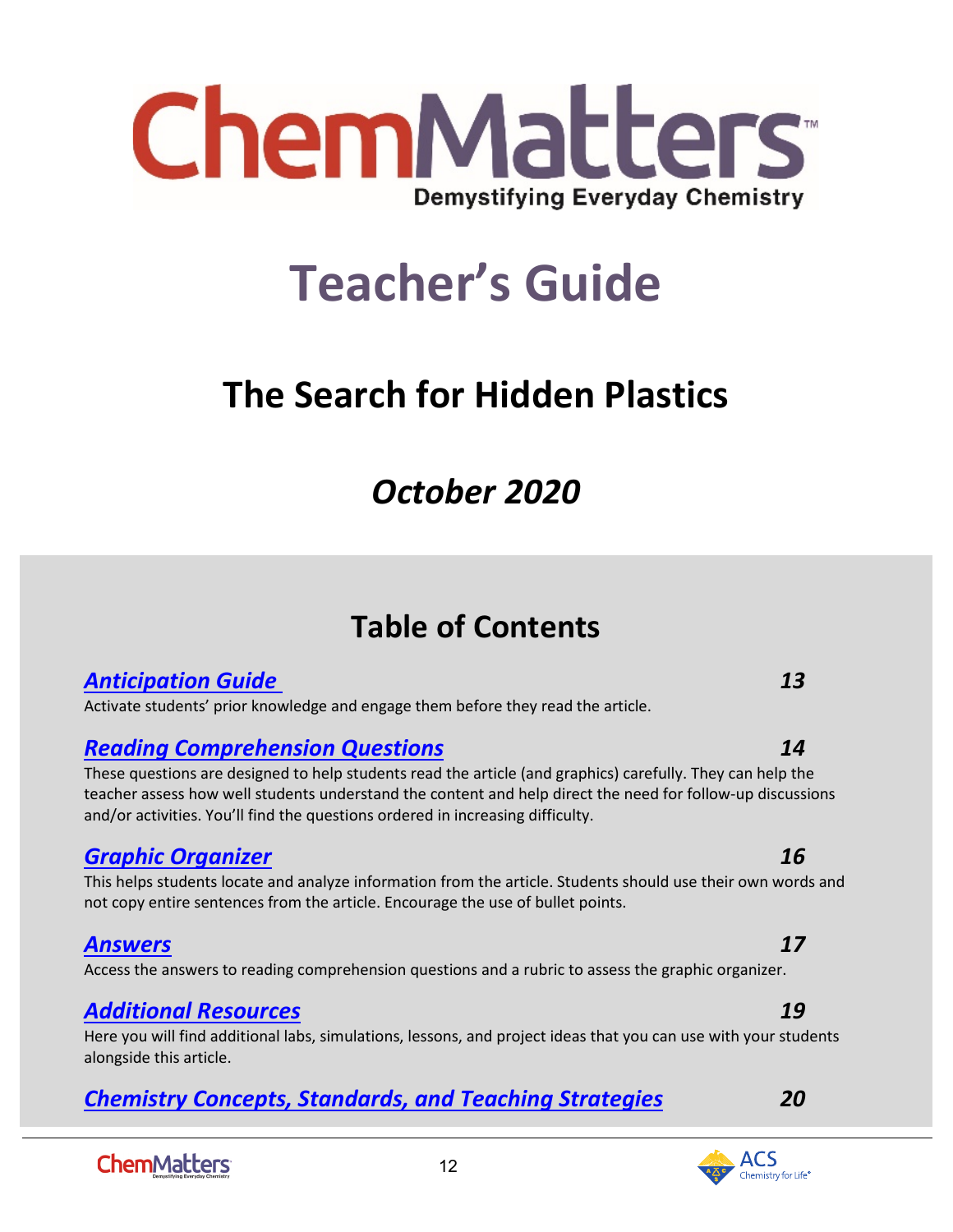# <span id="page-12-0"></span>**Anticipation Guide**

Name:

**Directions:** *Before reading the article***,** in the first column, write "A" or "D," indicating your **A**greement or **D**isagreement with each statement. Complete the activity in the box.

As you read, compare your opinions with information from the article. In the space under each statement, cite information from the article that supports or refutes your original ideas.

| Me | <b>Text</b> | <b>Statement</b>                                                                                                                                  |
|----|-------------|---------------------------------------------------------------------------------------------------------------------------------------------------|
|    |             | 11. Worldwide, there are five ocean gyres where plastic trash accumulates.                                                                        |
|    |             | 12. Ocean gyres are caused by pollution.                                                                                                          |
|    |             | 13. Almost all of the plastic pollution that enters the oceans remains floating on the<br>surface of the oceans.                                  |
|    |             | 14. Microplastics are defined as plastic pieces smaller than 5 mm.                                                                                |
|    |             | 15. Microplastics have been found all over the world, including in the air and drinking<br>water.                                                 |
|    |             | 16. Scientists do not yet know the effects of microplastics in humans.                                                                            |
|    |             | 17. Nanoplastics are small enough to enter living cells.                                                                                          |
|    |             | 18. Most lab equipment is made of plastic, increasing the possibility of contamination<br>of experiments to research the effects of nanoplastics. |
|    |             | 19. Unlike plastics, natural debris becomes waterlogged and sinks in water.                                                                       |
|    |             | 20. Plastics reflect infrared light in the water differently than ocean sediments.                                                                |

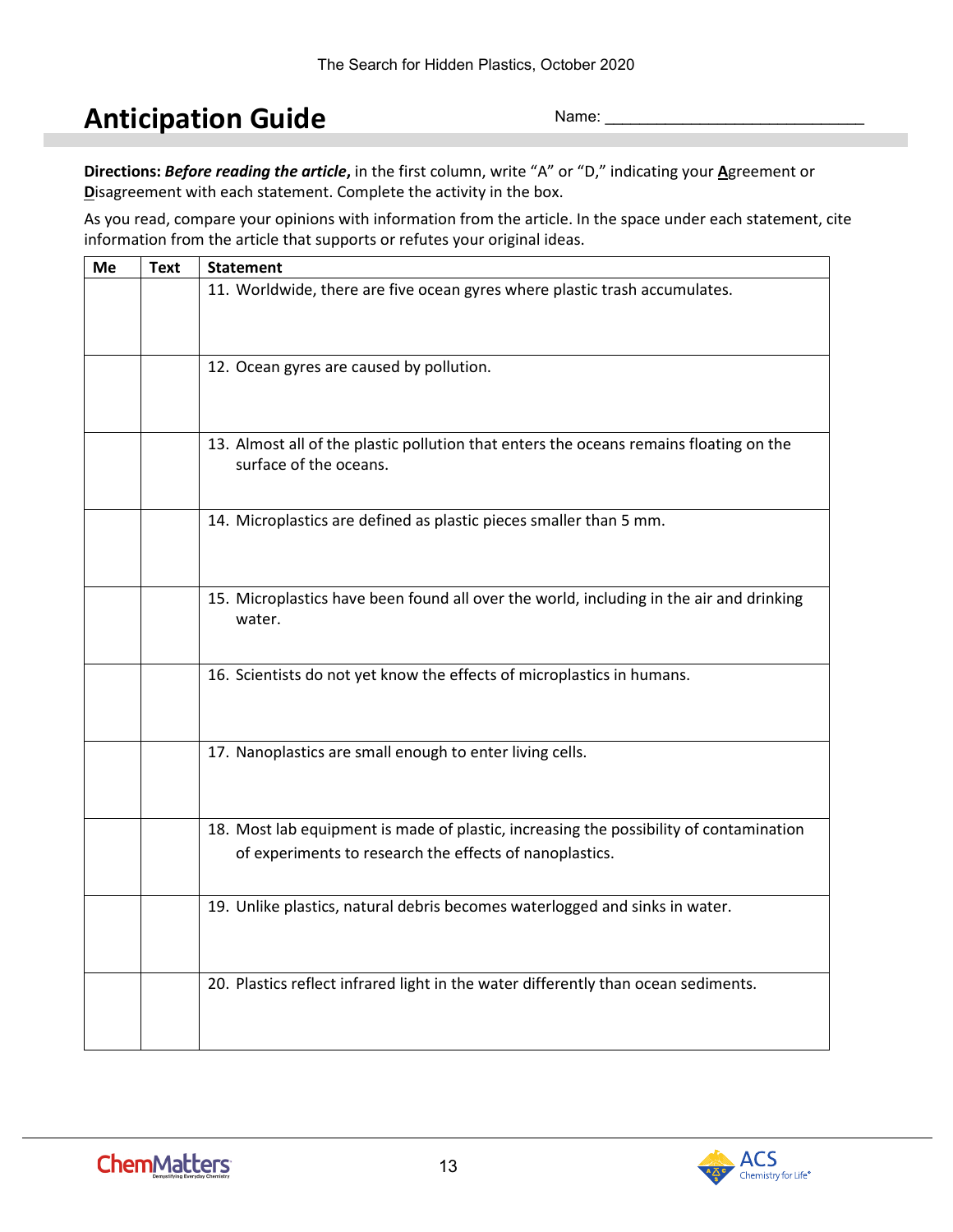# <span id="page-13-0"></span>**Student Reading Comprehension Questions**

Name:

**Directions**: Use the article to answer the questions below.

- 1. What is a garbage patch?
- 2. According to the article, what item makes up a large portion of the plastics found in the ocean?
- 3. List the five ocean gyres in the world.
- 4. Name two ways that microplastics can travel in the environment.
- 5. Many fishing nets are made of polyethylene. Write the chemical formula for an ethylene monomer.
- 6. Compare and contrast microplastics and nanoplastics.
- 7. What makes nanoplastics difficult to locate in the environment?
- 8. Explain how Anna Du's underwater remote-operated vehicle uses patterns to locate microplastics.
- 9. Describe a method that scientists have used to study the impact of microplastics on humans without deliberately exposing humans to microplastics.
- 10. Explain how and where garbage patches form.
- 11. Microplastics have been found in honey and table salt. Explain how this could happen.

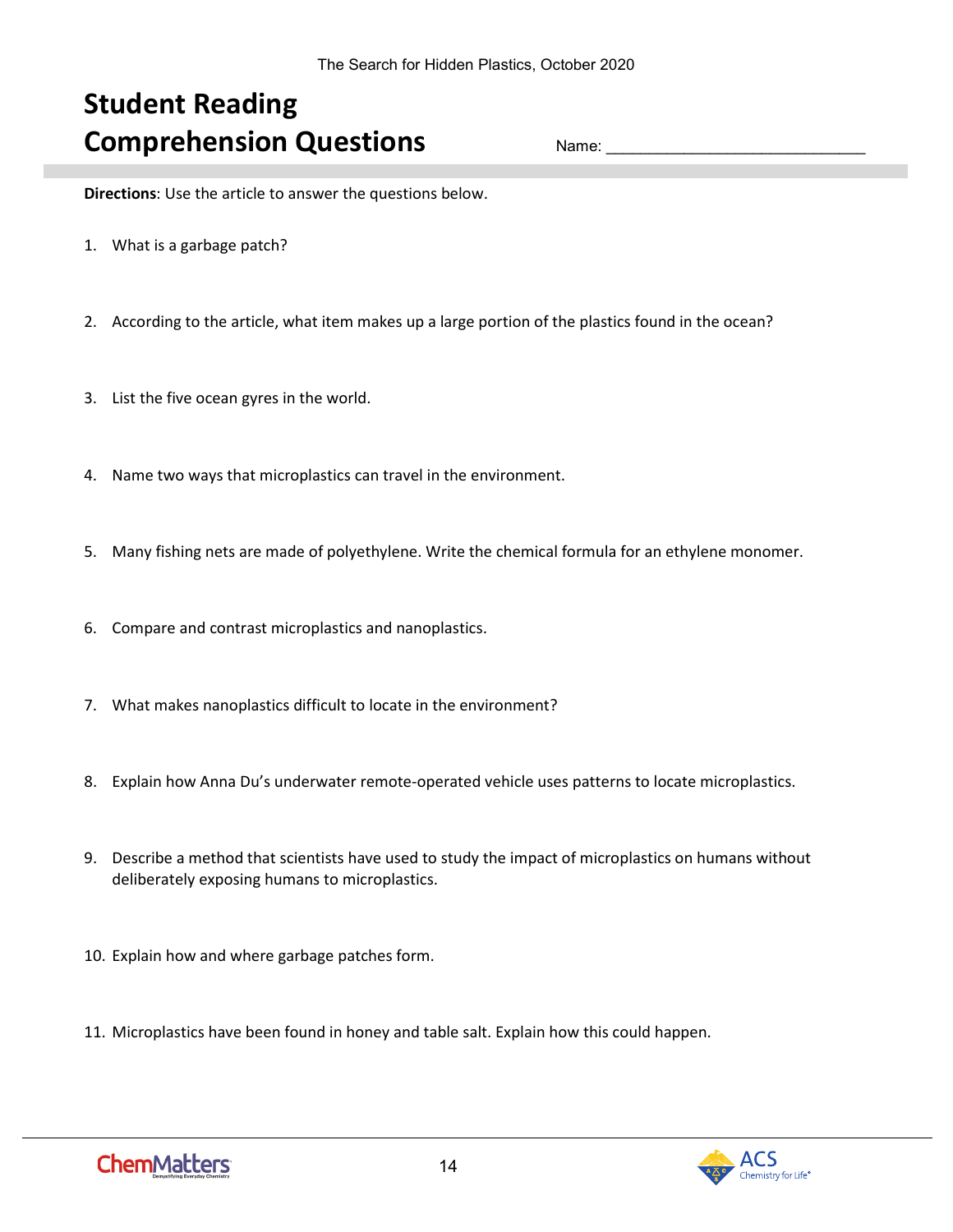# **Student Reading Comprehension Questions, cont.**

# **Questions for Further Learning**

*Write your answers on another piece of paper if needed.*

- 1. After reading about Aivazian's idea for separating out microplastics, what is a method you would recommend for separating microplastics? Use scientific principles to support your idea.
- <span id="page-14-0"></span>2. Use the information you learned about microplastics and nanoplastics to draft a PSA explaining what they are and steps that could be taken to reduce them.

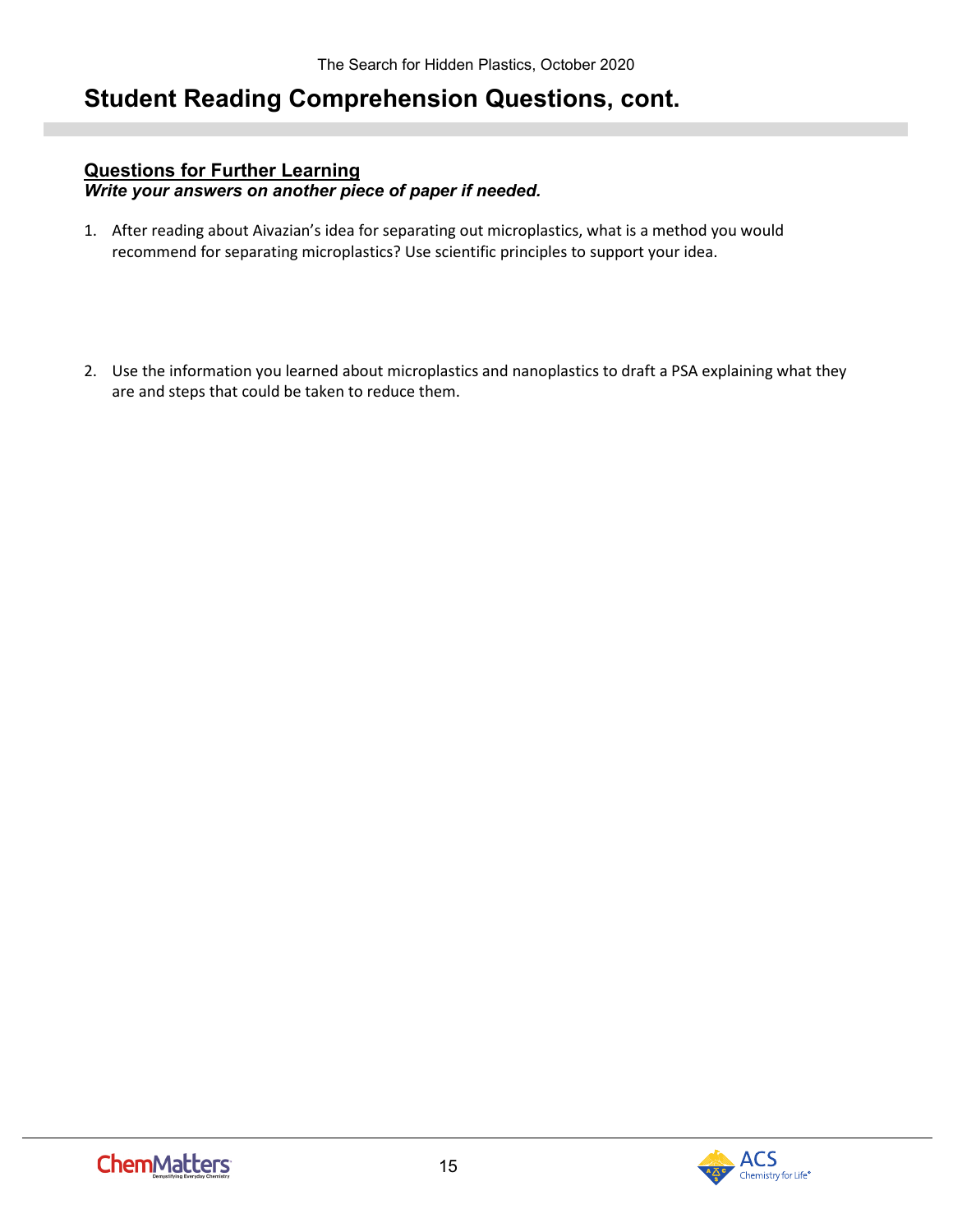# **Graphic Organizer**

Name:

**Directions**: As you read, complete the graphic organizer below to describe issues related to describe the issues related to microplastics discussed in the article.

| <b>Sources of</b><br>microplastics<br>(list at least four)                                           |                         |                   |
|------------------------------------------------------------------------------------------------------|-------------------------|-------------------|
| <b>Where microplastics</b><br>have been found<br>(list at least four places<br>other than the ocean) |                         |                   |
| <b>Ongoing research</b><br>related to<br>microplastics                                               | <b>Albert Koelmans:</b> | <b>Ter Halle:</b> |
| Possible solutions to<br>microplastic pollution                                                      | <b>Ray Aivasian:</b>    | Anna Du:          |

**Summary:** Write one thing you can do to reduce the amount of plastic in the environment, and explain why your choice would help.

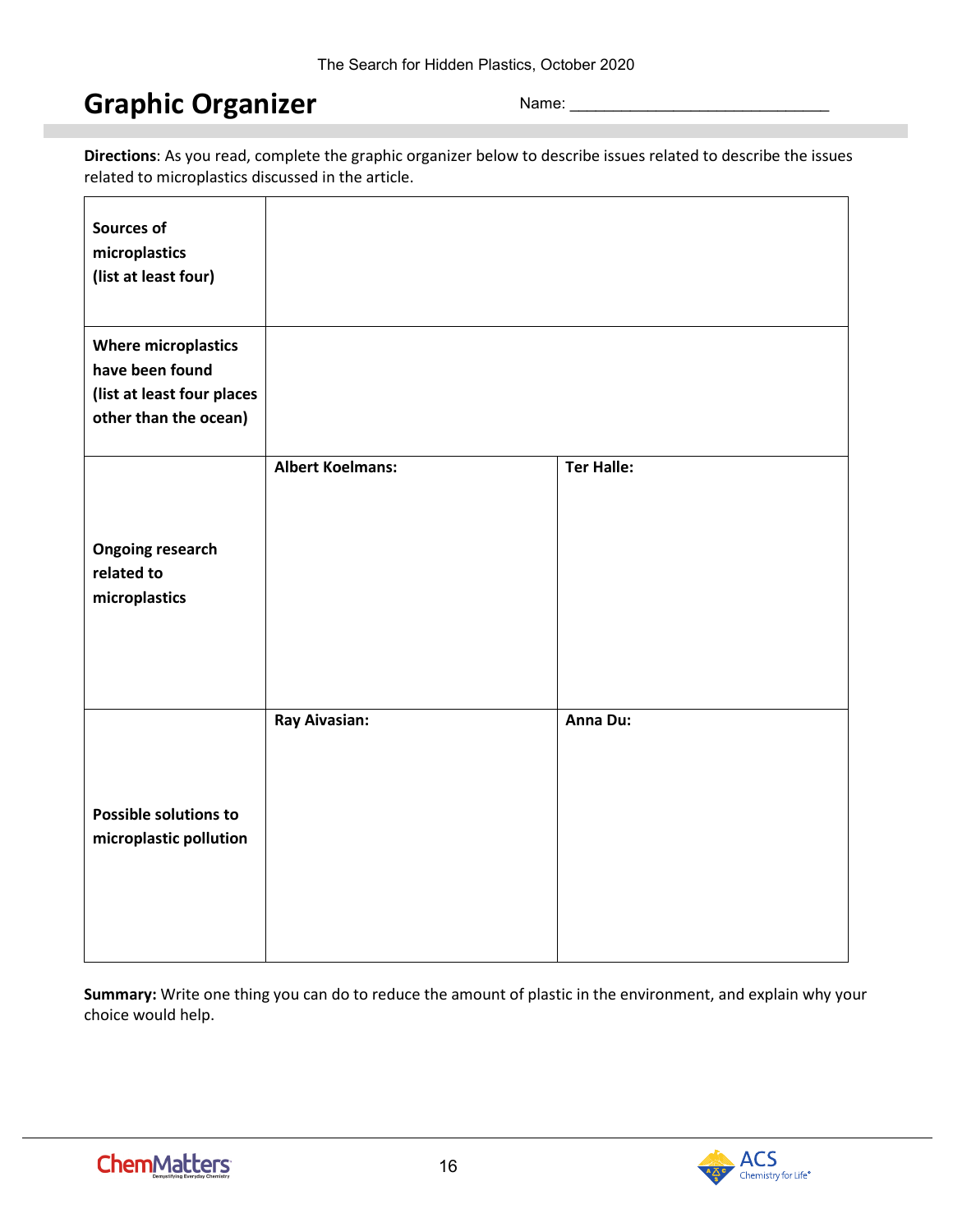# <span id="page-16-0"></span>**Answers to Reading Comprehension Questions & Graphic Organizer Rubric**

#### **1. What is a garbage patch?** *An area of the ocean where trash is found in a high concentration.*

- **2. According to the article, what item makes up a large portion of the plastics found in the ocean?** *Fishing nets account for a large portion of plastics in the ocean.*
- **3. What type of plastic is most frequently used to make fishing nets?**  *Most fishing nets are made of polyethylene.*
- **4. List the five ocean gyres in the world.** *The five ocean gyres are the North Pacific Gyre, South Pacific Gyre, North Atlantic Gyre, South Atlantic Gyre, and Indian Ocean Gyre.*
- **5. Name two ways that microplastics can travel in the environment.** *Microplastics can travel through water and air.*
- **6. Many fishing nets are made of polyethylene. Write the chemical formula for an ethylene monomer.** *The formula for an ethylene monomer is C2H4.*
- **7. Compare and contrast microplastics and nanoplastics.** *Both are small pieces of plastic. A microplastic is a piece of plastic smaller than 5 mm. A nanoplastic is a piece of plastic smaller than 1 micrometer. Nanoplastics are small enough to cross barriers and enter cells.*
- **8. What makes nanoplastics difficult to locate in the environment?** *Nanoplastics are difficult to locate because they are too small to measure with the instruments and protocols that are typically used for detecting microplastics.*
- **9. Explain how Anna Du's underwater remote-operated vehicle uses patterns to locate microplastics.** *Anna Du's ROV uses infrared LEDs to shine light onto its surroundings and the uses the wavelength patterns in the light that bounces back to distinguish between sediment and plastic.*
- **10. Describe a method that scientists have used to study the impact of microplastics on humans without deliberately exposing humans to microplastics.**

*Scientists can use human cells outside of the human body, such as in Lehner's experiment, to study the impact of plastics on humans. Lehner grew a layer of intestinal cells and immune cells to mimic the intestinal* wall. Additionally, Koelman utilized artificial intestinal juices to research the impact of microplastics in the *digestive system.*

**11. Explain how and where garbage patches form.**

*Garbage patches form at an ocean gyre. A gyre is an area of the ocean where currents meet and swirl in a circle. Plastics that enter the ocean move through the currents and then become trapped in the gyre, creating a patch of garbage.*

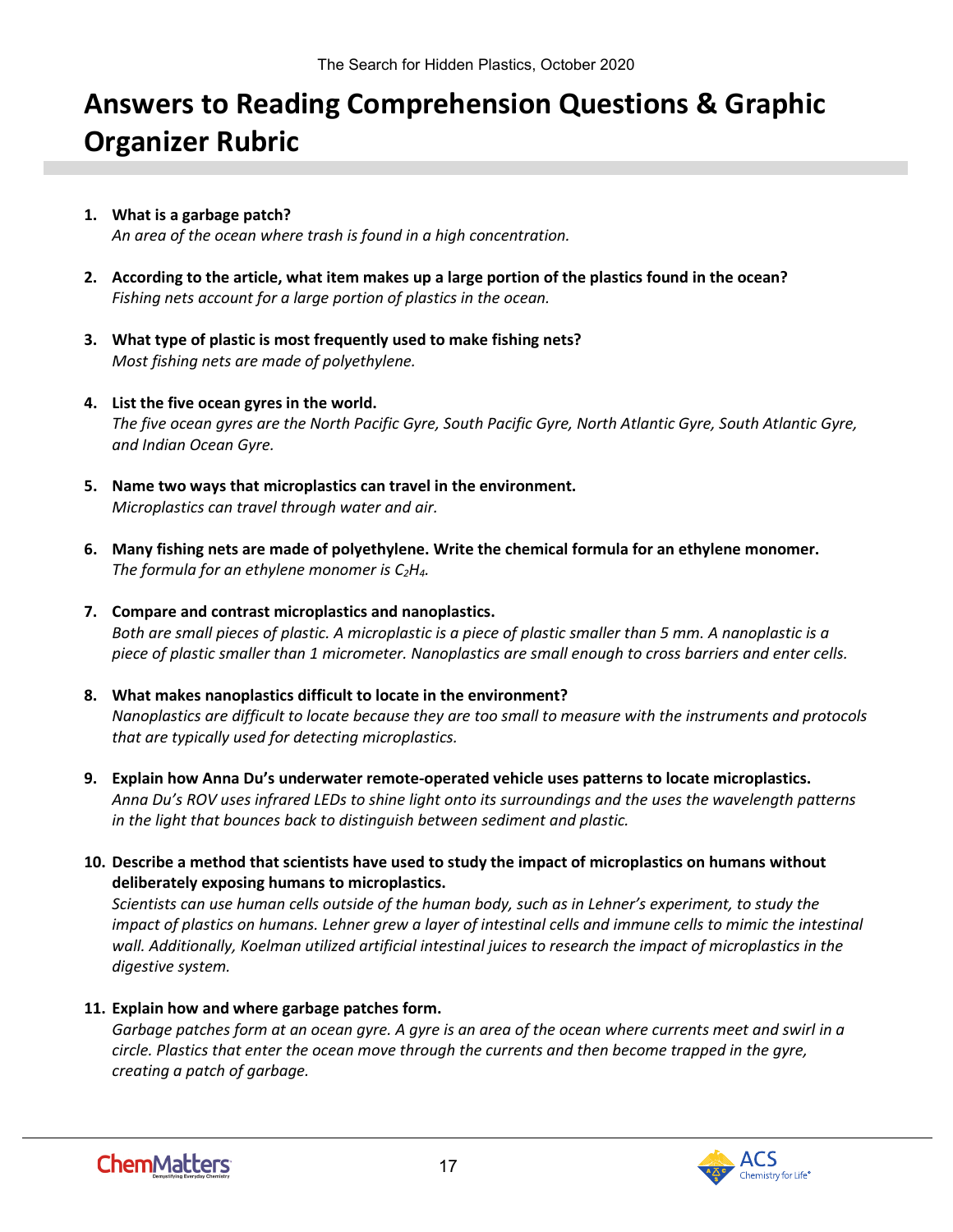The Search for Hidden Plastics, October 2020

**12. Microplastics have been found in honey and table salt. Explain how this could happen.** *Because they are so small, microplastics move through natural systems through both the air and water. These modes of travel can allow them to come into contact with living organisms and food sources.*

### **Questions for Further Learning**

- **1. After reading about Aivazian's idea for separating out microplastics, what is a method you would recommend for separating microplastics? Use scientific principles to support your idea.** *Student answers will vary and may include ideas that involve mass, density, and/or wavelength of reflected light.*
- **2. Use the information you learned about microplastics and nanoplastics to draft a PSA explaining what they are and steps that could be taken to reduce them.** *Student responses should define microplastics and nanoplastics as well as including at least one possible method for mitigation.*

# **Graphic Organizer Rubric**

If you use the Graphic Organizer to evaluate student performance, you may want to develop a grading rubric such as the one below.

| <b>Score</b> | <b>Description</b> | Evidence                                                               |
|--------------|--------------------|------------------------------------------------------------------------|
| 4            | Excellent          | Complete; details provided; demonstrates deep understanding.           |
| 3            | Good               | Complete; few details provided; demonstrates some understanding.       |
|              | Fair               | Incomplete; few details provided; some misconceptions evident.         |
|              | Poor               | Very incomplete; no details provided; many misconceptions evident.     |
| 0            | Not acceptable     | So incomplete that no judgment can be made about student understanding |

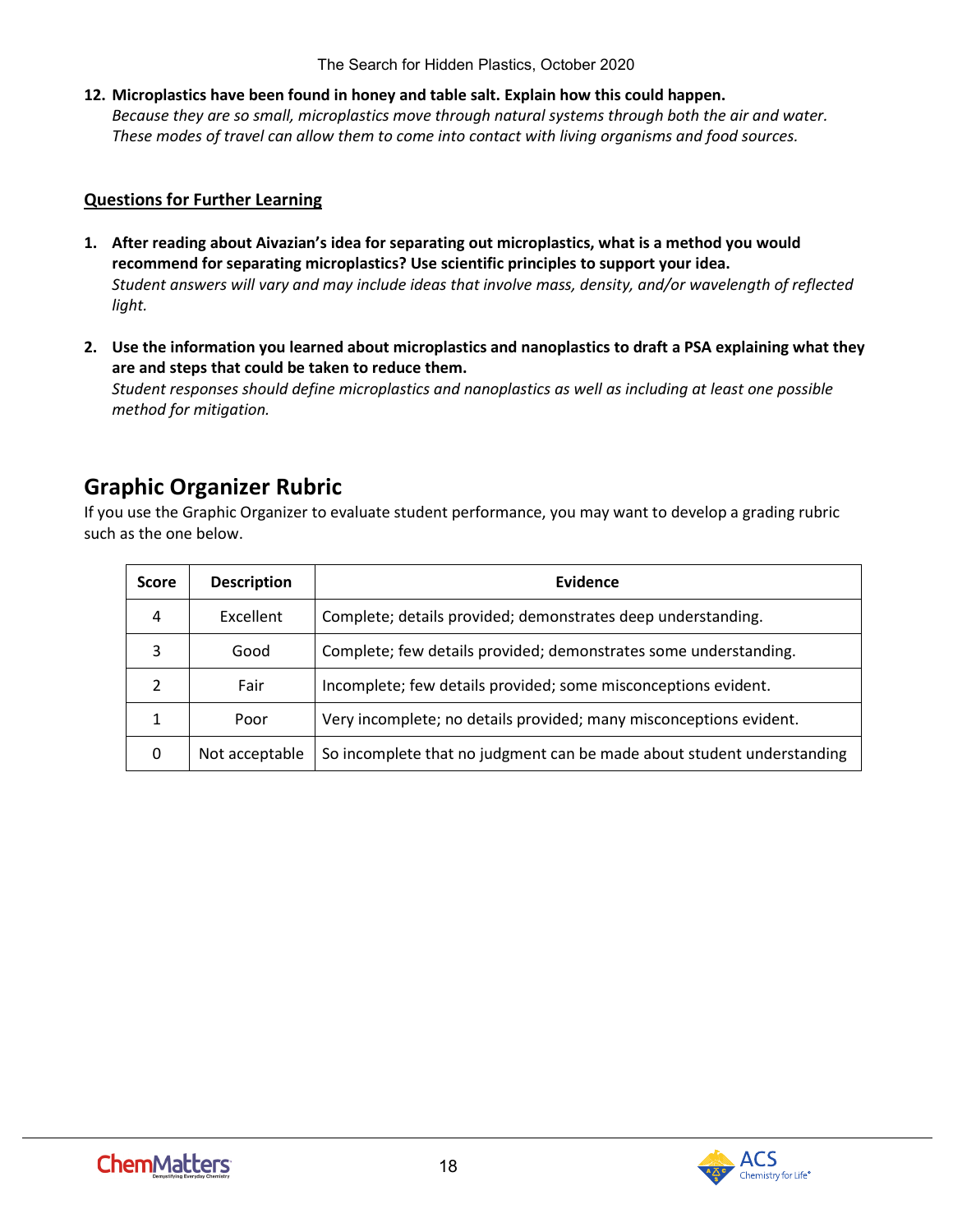# <span id="page-18-0"></span>**Additional Resources**

## **Labs and demos**

Sampling for Microplastics in Beach Sand: This lab provides students with an opportunity to examine samples of beach sand for microplastics.

[http://sfyl.ifas.ufl.edu/media/sfylifasufledu/flagler/sea-grant/pdf-files/microplastics/Sampling-for-Microplastics](http://sfyl.ifas.ufl.edu/media/sfylifasufledu/flagler/sea-grant/pdf-files/microplastics/Sampling-for-Microplastics-in-Beach-Sand.pdf)[in-Beach-Sand.pdf](http://sfyl.ifas.ufl.edu/media/sfylifasufledu/flagler/sea-grant/pdf-files/microplastics/Sampling-for-Microplastics-in-Beach-Sand.pdf)

Activity: Identifying Plastics with Density Data [https://teachchemistry.org/classroom-resources/identifying](https://teachchemistry.org/classroom-resources/identifying-plastics-with-density-data)[plastics-with-density-data](https://teachchemistry.org/classroom-resources/identifying-plastics-with-density-data)

Lab: The Six Big Plastic[s https://teachchemistry.org/classroom-resources/the-big-six-plastics](https://teachchemistry.org/classroom-resources/the-big-six-plastics)

### **Simulations**

Garbage Patch Visualization Experiment: This NASA visualization utilizes NOAA buoy data to demonstrate currents and gyres.<https://svs.gsfc.nasa.gov/4174>

### **Lessons and lesson plans**

Microplastics: It All Comes Out in the Wash: In this lesson students learn about the various sources of microplastics as well as analyze citizen science data. [http://masweb.vims.edu/bridge/datatip.cfm?Bridge\\_Location=archive1019.html](http://masweb.vims.edu/bridge/datatip.cfm?Bridge_Location=archive1019.html)

Mitigating Microplastics – Teacher Lesson Plans: This curriculum unit includes lessons to help students identify and mitigate microplastics from a variety of sources. [https://seagrant.oregonstate.edu/sites/seagrant.oregonstate.edu/files/e-16-001\\_kowalski\\_conway\\_m-a-02.pdf](https://seagrant.oregonstate.edu/sites/seagrant.oregonstate.edu/files/e-16-001_kowalski_conway_m-a-02.pdf)

The Great Pacific Garbage Patch: In this lesson students learn about how the Great Pacific Garbage Patch developed and explore how environmental engineers are working to help mitigate the problem. [https://www.teachengineering.org/lessons/view/uoh\\_dig\\_mapping\\_less3](https://www.teachengineering.org/lessons/view/uoh_dig_mapping_less3)

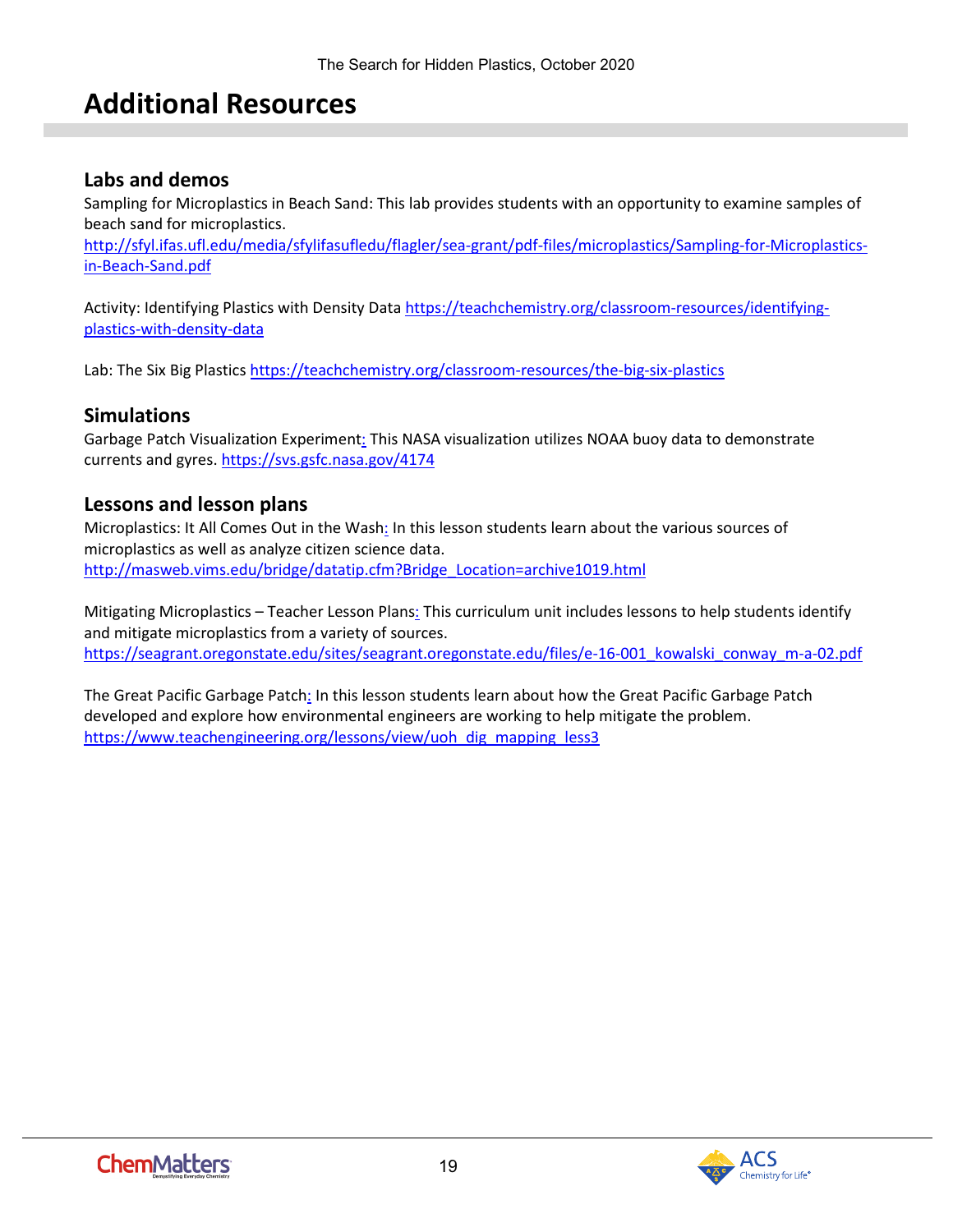# <span id="page-19-0"></span>**Chemistry Concepts, Standards, and Teaching Strategies**

# **Connections to Chemistry Concepts**

The following chemistry concepts are highlighted in this article:

- Physical properties and physical change
- Density
- Separating mixtures
- Polymers
- Measurement

# **Correlations to Next Generation Science Standards**

This article can be used to achieve the following performance expectations of NGSS:

### **HS-ESS3-4**

Evaluate or refine a technological solution that reduces impacts of human activities on natural systems. **HS-ETS1-3** 

Evaluate a solution to a complex real-world problem based on prioritized criteria and tradeoffs that account for a range of constraint, including cost, safety, reliability, and aesthetics, as well as possible social, cultural, and environmental impacts.

### **Disciplinary Core Ideas:**

- ESS3.c: Human Impacts on Earth Systems
- ETS1.B: Developing Possible Solutions

### **Crosscutting Concepts:**

- Cause and Effect: Mechanism and explanation.
- Scale, Proportion, and Quantity
- Systems and System Models
- Stability and Change

### **Science and Engineering Practices:**

- Analyzing and interpreting data
- Constructing explanations and designing solutions

## **Nature of Science:**

• Scientific investigations use a variety of methods.

# **Correlations to Common Core State Standards**

See how *ChemMatters* correlates to the **[Common Core State Standards](https://www.acs.org/content/acs/en/education/resources/highschool/chemmatters/teachers-guide.html)** at www.acs.org/chemmatters.

# **Teaching Strategies**

Consider the following tips and strategies for incorporating this article into your classroom:

- **Alternative to Anticipation Guide:** Before reading, ask students if they have heard of the huge garbage patches in the ocean, and what they might be made of. Ask where they think microplastics have been found in the environment. As they read, students can find information to confirm or refute their original ideas. *Do not tell students the answers prior to reading.*
- As an alternative to the graphic organizer summary, have students write a letter to their community or to their major identifying one thing that the community can do to reduce the amount of plastic in the environment, and explain why their choice would help.

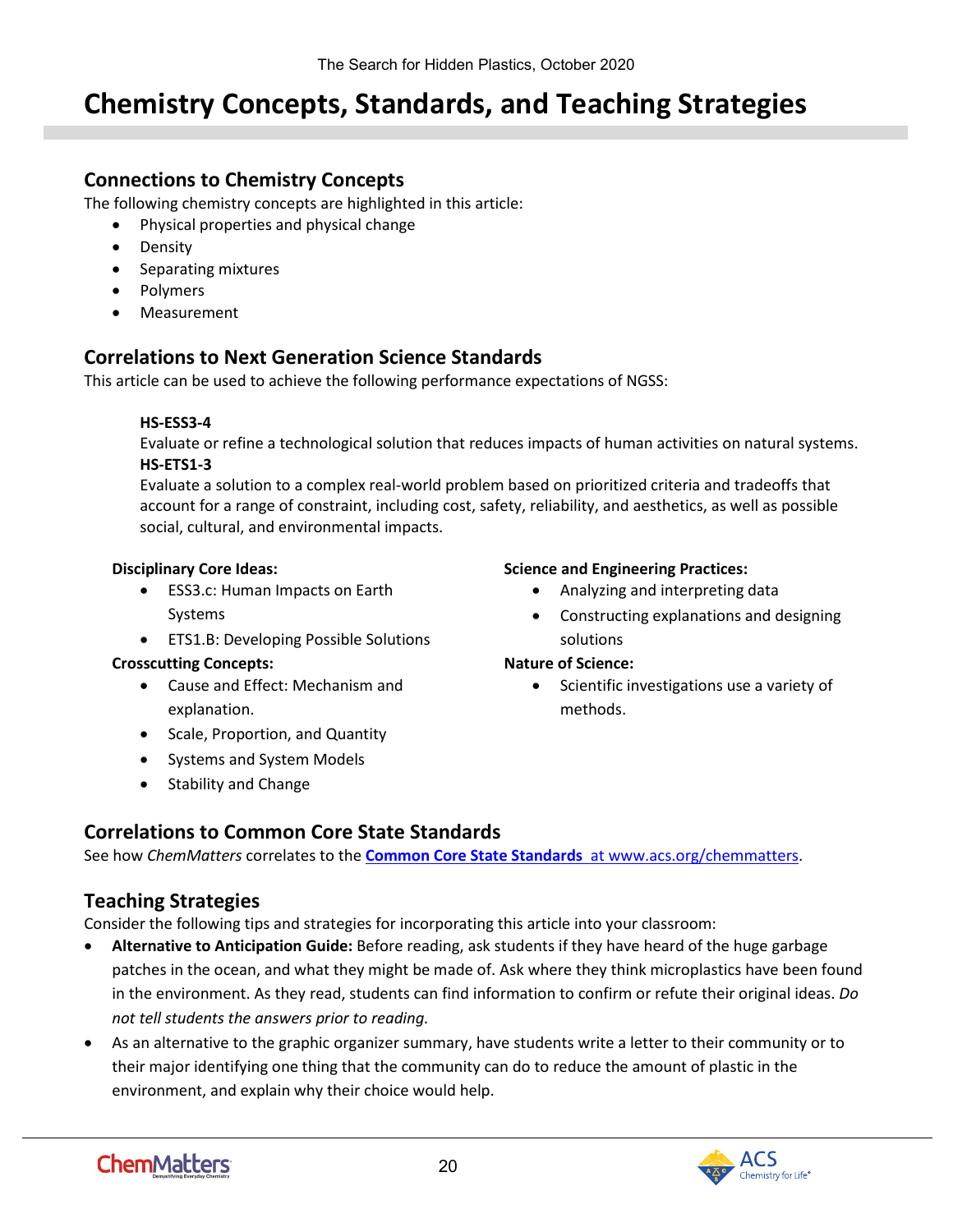- After they read, ask students what surprised them about the article. Ask them what ideas they have about removing microplastics from the environment.
- If students want to know more about what is being done to solve the plastics pollution problem, you can show the ACS Reactions Video: "Can Plastic Be Composted?" URL:<https://youtu.be/Q02Xi7S5PTM>
	- o Ask students what problems must be overcome to compost plastics.
- Do the "Hidden Plastics" puzzle with your students for a fun activity. See the printable version and accompanying answer key in the next pages.

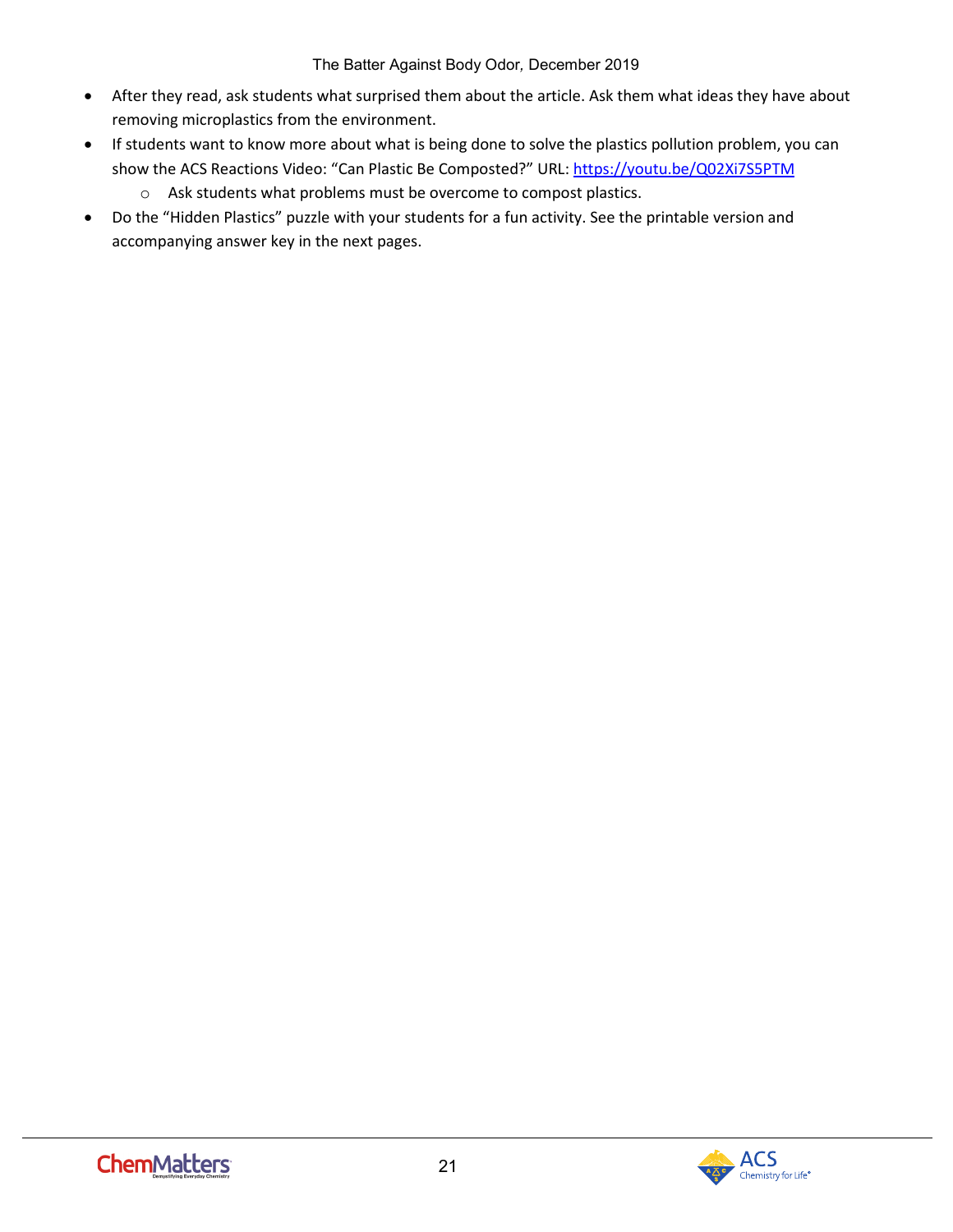# **Hidden plastics**

Hidden in the sea of letters below are 11 polymers found in plastic waste and 13 everyday items that use them. After you find all of those, the remaining letters, when read from left to right and top to bottom, may or may not spell out a joke.

|   | Н | A | T | O | O | T | н | P | A | S | т | E | V | Ρ | С | P |
|---|---|---|---|---|---|---|---|---|---|---|---|---|---|---|---|---|
| S | G | A | B | Y | R | E | С | O | R | G | E | A | J | O | O | O |
| Р | Κ | E | С | A | W | B | O | L | U | T | т | Е | F | L | O | Ν |
| O | P | O | A | L | A | Υ | B | Y | E | Μ | E | R | Y | Y | Κ | С |
| L | C | Н | R | E | Т | M | U | E | N | I | Ρ | V | S | U | W | Τ |
| Y | Н | R | Ρ | Y | Е | B | R | Т | E | O | I | U | Т | R | A | N |
| С | Е | G | E | I | R | Т | С | Н | L | Ν | L | J | U | Е | R | Е |
| A | W | N | T | S | в | Τ | S | Y | Y | S | G | Y | S | Т | Е | Ο |
| R | I | I | E | O | O | E | E | L | P | P | S | Ω | N | Н | Т | P |
| B | Ν | H | Ν | R | т | S | С | E | O | U | A | N | A | A | т | R |
| O | G | Т | D | Ω | Т | Н | A | N | R | C | N | A | C | Ν | I | E |
| N | G | O | Ν | Е |   | S | F | E | P | R | D |   | A | E |   | N |
| A | U | L | R | O | Е | A | Y | М | Y | E | N | O | D | т | G | E |
| Т | M | С | R | Т | O | Τ | A | L | L | Ρ | L | L | O | Y | S | U |
| Е | С | I | R | С | U | I | Т | В | O | A | R | D | S | R | E | W |
| Н | D | R | Е | B | B | U | R | E | P | P | R | Е |   | Т | Е | N |
| E | D | S | S | G | A | в | P | I | Н | C | Ο |   | A | Τ | O | P |

|                | <b>Products Containing Polymers</b> | <b>Polymers</b>      |     |
|----------------|-------------------------------------|----------------------|-----|
|                | 8                                   |                      | 8)  |
|                | $9^{\circ}$                         | $2^{\circ}$          | 9)  |
| 3              | 10)                                 | 3)                   | 10) |
| 4 <sub>1</sub> | 11)                                 | $\mathbf{4}^{\cdot}$ | 11) |
| 5)             | 12)                                 | $5^{\circ}$          |     |
| $6^{\circ}$    | 13)                                 | $6^{\circ}$          |     |
|                |                                     |                      |     |

# **Remaining letters**

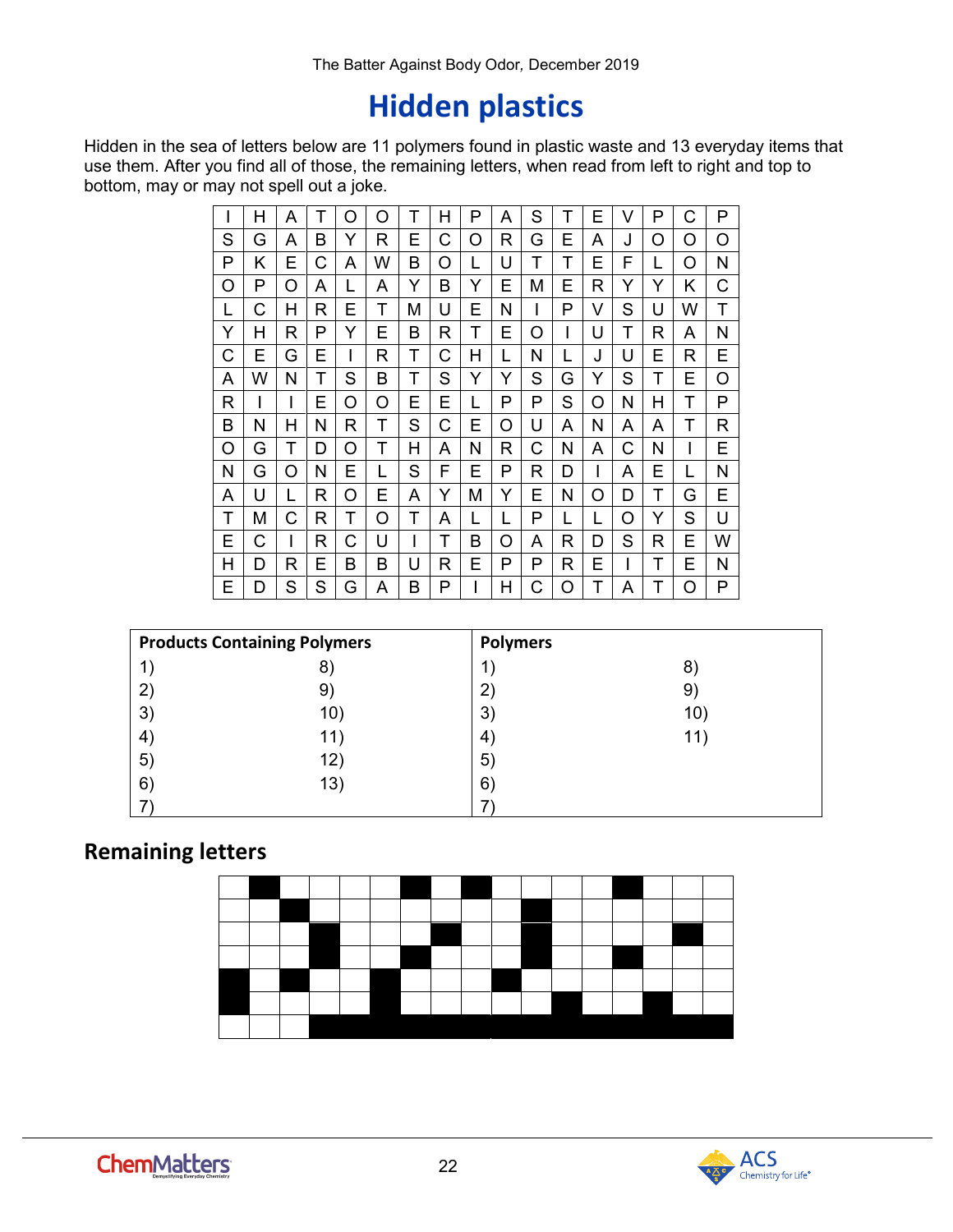# **Hidden plastics – ANSWER KEY**

Hidden in the sea of letters below are 11 polymers found in plastic waste and 13 everyday items that use them. After you find all of those, the remaining letters, when read from left to right and top to bottom, may or may not spell out a joke.

| I      | н  | A | Τ      | O | O                       | T                       | н                       | P | A | $\overline{\mathbf{s}}$ | Τ                       | E | V            | P            | C         | P        |
|--------|----|---|--------|---|-------------------------|-------------------------|-------------------------|---|---|-------------------------|-------------------------|---|--------------|--------------|-----------|----------|
| S      | G  | A | в      | Y | R                       | E                       | $\overline{C}$          | O | R | G                       | E                       | A | J            | O            | O         | O        |
| P      | Κ  | E | C      | A | $\overline{\mathsf{W}}$ | B                       | O                       |   | U | T                       | Τ                       | E | F            | L            | O         | N        |
| O      | P  | Ω | A      | L | A                       | Y                       | B                       | Y | E | M                       | E                       | R | Y            | Y            | Κ         | С        |
| L      | С  | н | R      | E | T                       | M                       | U                       | Ē | N |                         | P                       | V | S            | $\mathbf{U}$ | ${\sf W}$ | Т        |
| Y      | н  | R | P      | Y | Ē                       | B                       | R                       | T | Ē | $\Omega$                | L                       | U | Т            | R            | A         | N        |
| С      | E. | G | Е      |   | R                       | Τ                       | $\overline{\text{C}}$   | н | L | N                       | L                       | J | U            | E            | R.        | E        |
| A      | W  | N | $\top$ | S | B                       | T                       | S                       | Ÿ | Y | $\overline{\mathbf{s}}$ | G                       | Y | $\mathbf{s}$ | Τ            | E         | $\Omega$ |
| R      | г  | L | E      | Ο | $\mathsf O$             | E                       | Ē                       | L | P | P                       | S                       | Ω | N            | н            | Τ         | P        |
| в      | N  | н | N      | R | Τ                       | S                       | $\overline{\mathsf{C}}$ | E | O | U                       | A                       | N | A            | A            | Τ         | R        |
| O      | G  | Τ | D      | O | Τ                       | Н                       | A                       | N | R | С                       | N                       | A | C            | N            |           | E        |
| N      | G  | O | N      | E | L                       | $\overline{\mathbf{s}}$ | F                       | E | P | R                       | D                       |   | A            | E            | L         | N        |
| A      | U  | L | R      | O | E                       | A                       | Ÿ                       | Μ | Ÿ | E                       | N                       | O | D            | Τ            | G         | E        |
| $\top$ | M  | С | R      | Τ | O                       | Т                       | A                       | L | L | P                       | L                       | L | $\Omega$     | Y            | S         | U        |
| E      | C  | L | R      | С | U                       | L                       | Τ                       | B | O | A                       | $\overline{\mathsf{R}}$ | D | S            | R            | Е         | W        |
| н      | D  | R | Е      | в | в                       | U                       | R                       | E | P | P                       | R                       | Е |              | Τ            | Е         | N        |
| E      | D  | S | S      | G | A                       | B                       | P                       |   | Н | Ċ                       | O                       | т | A            | Τ            | O         | P        |

|              | <b>Products Containing Polymers</b> |                   |                                   | <b>Polymers</b>  |                      |     |                                     |  |  |  |
|--------------|-------------------------------------|-------------------|-----------------------------------|------------------|----------------------|-----|-------------------------------------|--|--|--|
|              | <b>CARPET</b>                       | $\left( 8\right)$ | <b>GROCERY BAGS</b>               |                  | <b>NEOPRENE</b>      |     | <b>POLYURETHANE</b>                 |  |  |  |
| $\bf{2)}$    | <b>CHEWING</b><br><b>GUM</b>        | 9)                | <b>PAPER CUPS</b>                 |                  | <b>NYLON</b>         | 9   | <b>POLYVINYL</b><br><b>CHLORIDE</b> |  |  |  |
| $\mathbf{3}$ | <b>CIRCUIT</b><br><b>BOARDS</b>     | 10)               | <b>POTATO CHIP</b><br><b>BAGS</b> | $\vert 3\rangle$ | POLYCARBONATE        | 10) | <b>RUBBER</b>                       |  |  |  |
| 4            | <b>CLOTHING</b>                     |                   | <b>SODACANS</b>                   |                  | <b>POLYESTER</b>     |     | <b>TEFLON</b>                       |  |  |  |
| $\sqrt{5}$   | <b>COOKWARE</b>                     |                   | <b>TOOTHPASTE</b>                 | $\overline{5}$   | <b>POLYETHYLENE</b>  |     |                                     |  |  |  |
| $6^{\circ}$  | <b>FACE SCRUB</b>                   | 13)               | <b>WATER BOTTLE</b>               | 6)               | <b>POLYPROPYLENE</b> |     |                                     |  |  |  |
|              | <b>GLITTER</b>                      |                   |                                   |                  | <b>POLYSTRENE</b>    |     |                                     |  |  |  |

# **Remaining letters**

|   |   | Н | A | V | F |   | A |   | J            |   | Κ | Е |   | A | В |   |
|---|---|---|---|---|---|---|---|---|--------------|---|---|---|---|---|---|---|
| U |   |   | P | O |   | ∨ | M | Ε | $\mathsf{R}$ |   | С | Н | E | M |   | S |
|   | R | Υ |   | B | U |   |   |   |              |   | J | U | S |   |   | G |
| ∩ | Ε | S |   | O | Ν |   | Α | N | D            |   | Ω | N |   | Α |   |   |
|   |   |   | Α | Μ |   | Ν | O |   |              |   |   |   | Α |   |   |   |
|   | S |   | R | E |   | W |   | E | R            | E |   |   |   |   | Ε |   |
| D | ິ |   |   |   |   |   |   |   |              |   |   |   |   |   |   |   |

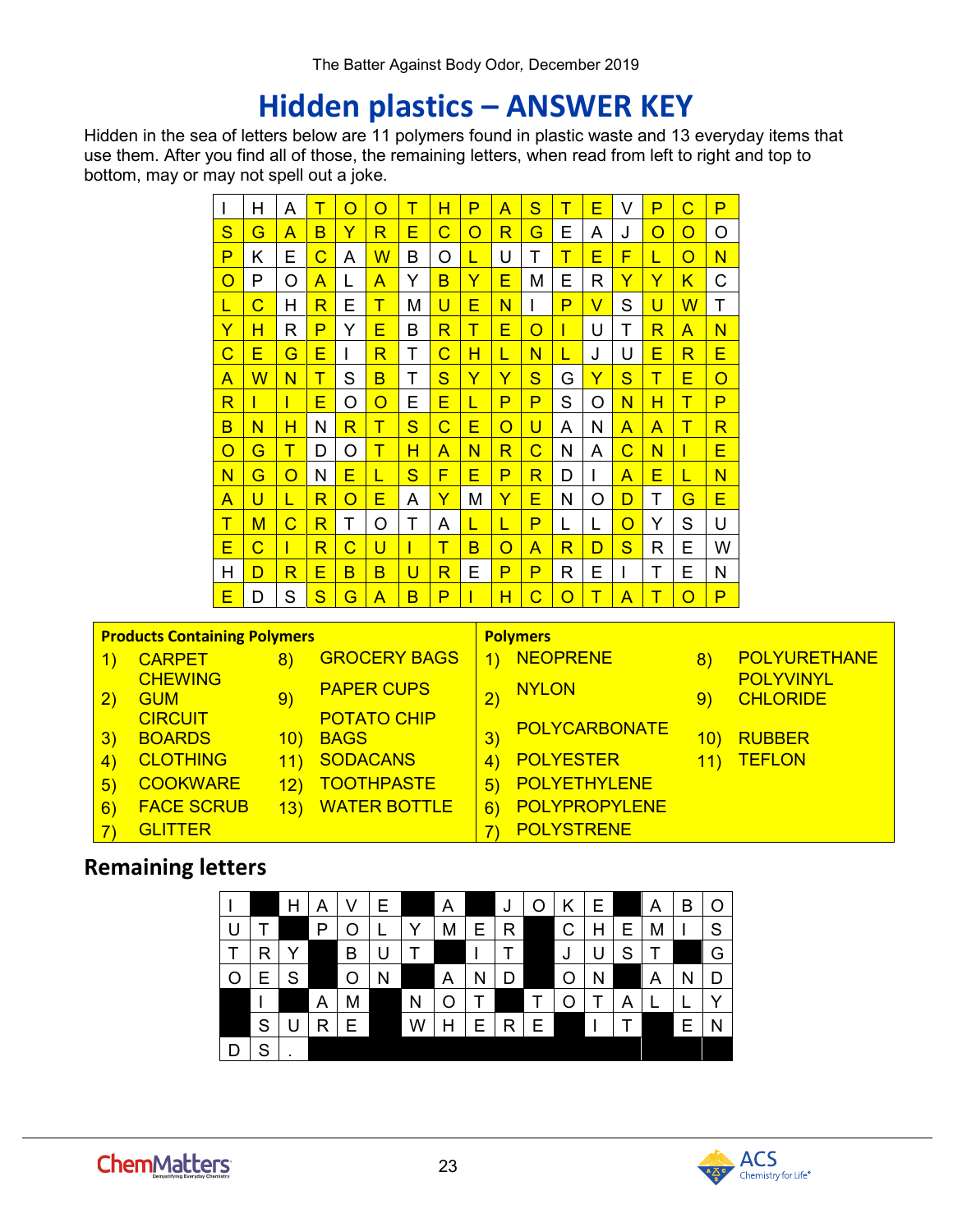What is Hand Sanitizer, and Does it Keep Your Hands Germ-Free? October 2020



# **Teacher's Guide**

# <span id="page-23-0"></span>**How Sticky Innovations Changed the World**

# *October 2020*

# **Table of Contents**

# *[Anticipation Guide](#page-24-0) 25*

Activate students' prior knowledge and engage them before they read the article.

# *[Reading Comprehension Questions](#page-25-0) 26*

These questions are designed to help students read the article (and graphics) carefully. They can help the teacher assess how well students understand the content and help direct the need for follow-up discussions and/or activities. You'll find the questions ordered in increasing difficulty.

# *[Graphic Organizer](#page-27-0) 28*

This helps students locate and analyze information from the article. Students should use their own words and not copy entire sentences from the article. Encourage the use of bullet points.

# *[Answers](#page-28-0) 29*

Access the answers to reading comprehension questions and a rubric to assess the graphic organizer.

# *[Additional Resources](#page-31-0) 32*

Here you will find additional labs, simulations, lessons, and project ideas that you can use with your students alongside this article.

24

# *[Chemistry Concepts, Standards, and Teaching Strategies](#page-32-0) 33*

# **ChemMatters**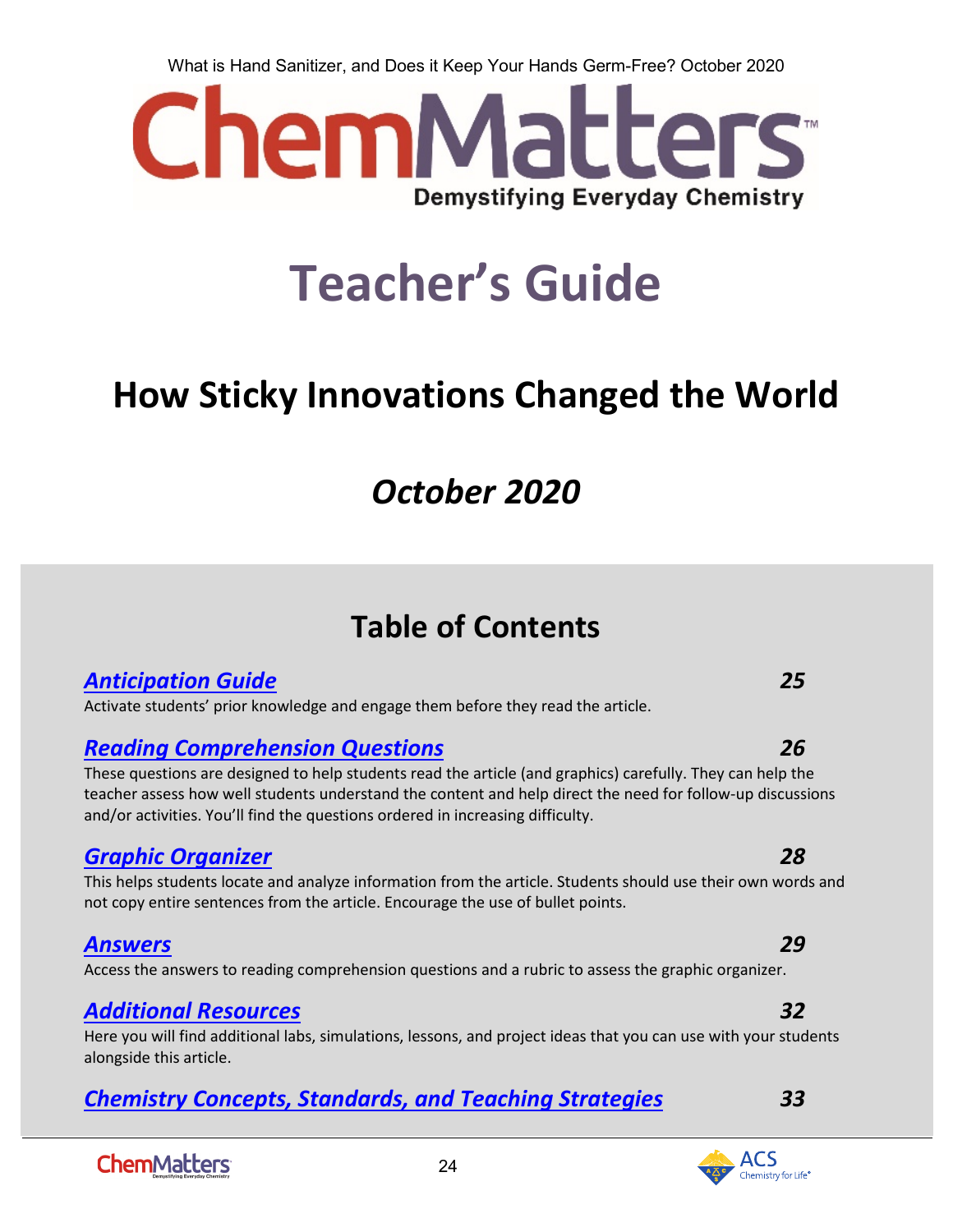# <span id="page-24-0"></span>**Anticipation Guide**

Name:

**Directions:** *Before reading the article***,** in the first column, write "A" or "D," indicating your **A**greement or **D**isagreement with each statement. Complete the activity in the box.

As you read, compare your opinions with information from the article. In the space under each statement, cite information from the article that supports or refutes your original ideas.

| Me | <b>Text</b> | <b>Statement</b>                                                                                    |
|----|-------------|-----------------------------------------------------------------------------------------------------|
|    |             | 21. The idea for duct tape came from a woman working in an ammunition plant during<br>World War II. |
|    |             | 22. Archaeologists have found evidence that early humans made adhesives.                            |
|    |             | 23. Mortar made from limestone has lasted for thousands of years.                                   |
|    |             | 24. Early adhesives were made from plant and animal materials.                                      |
|    |             | 25. Most adhesives today are made of polymers.                                                      |
|    |             | 26. Adhesion and cohesion are the same.                                                             |
|    |             | 27. Van der Waals forces are as strong as covalent bonds.                                           |
|    |             | 28. Most synthetic adhesives work well under water.                                                 |
|    |             | 29. Unwanted nonpolar adhesives can be removed by using polar products.                             |
|    |             | 30. Scientists look to nature to develop synthetic adhesives.                                       |

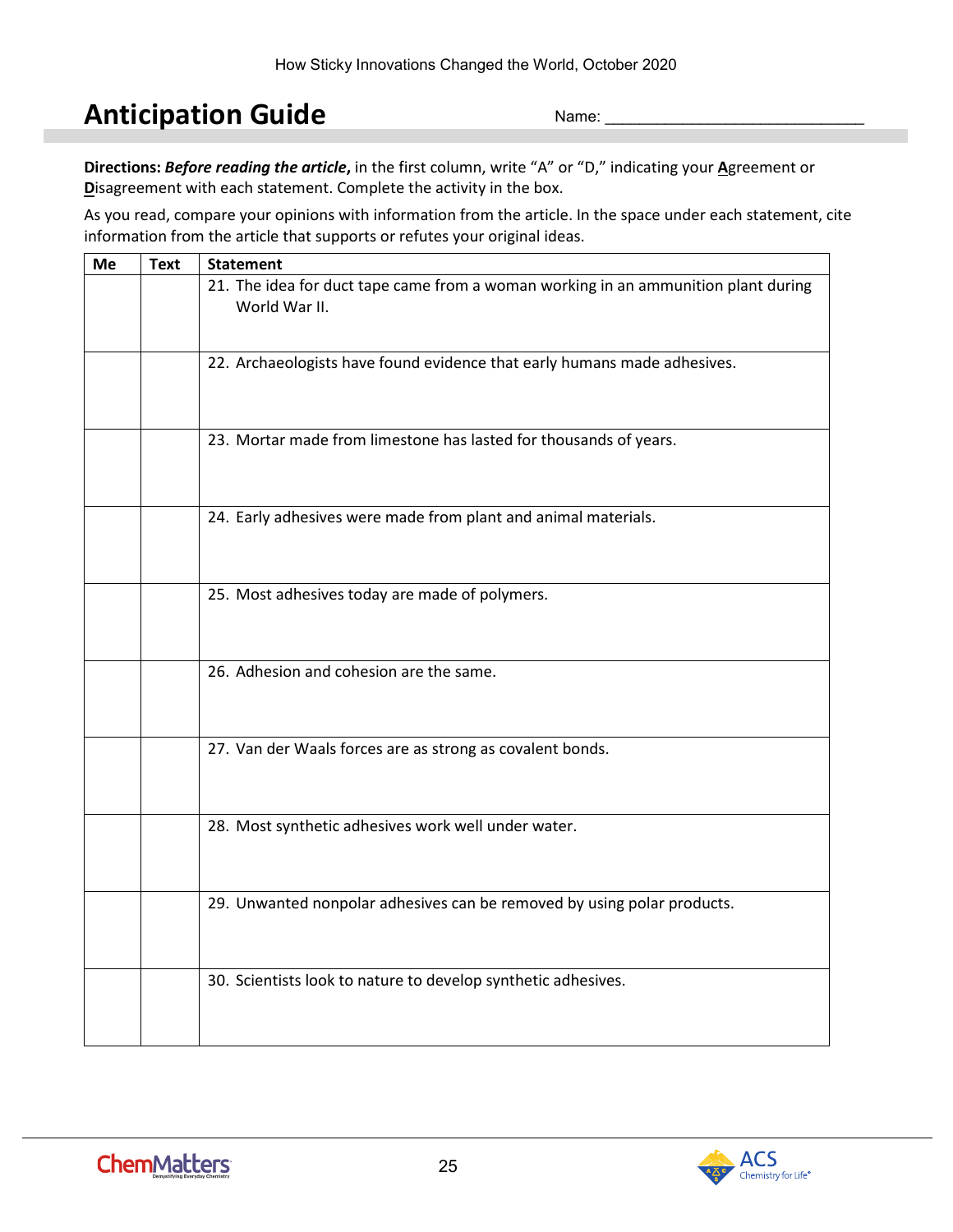# <span id="page-25-0"></span>**Student Reading Comprehension Questions**

Name:

**Directions**: Use the article to answer the questions below.

- 1. What was the original use for duct (duck) tape? What was the problem with the tape previously used?
- 2. Explain the differences between a monomer and a polymer.
- 3. Briefly state the process of making lime mortar. What other substances were added to make the mortar stronger?
- 4. What monomer is polymerized to make acrylate? What is the chemical name for this popular polymer?
- 5. Why is it a good idea to press on tape to make it stick to a surface?
- 6. State the components of the first two adhesives made by humans.
- 7. Consider two main differences between the terms cohesive and adhesive. Why are adhesive forces needed for tape? Why are cohesive forces needed?
- 8. Briefly describe ionic and covalent bonds. Compare the strength of these bonds to van der Waals forces, and explain any differences.
- 9. Consider the phrase "like dissolves like." What makes a nonpolar substance better at dissolving sticky polymers than water? What type of substances dissolve well in water?

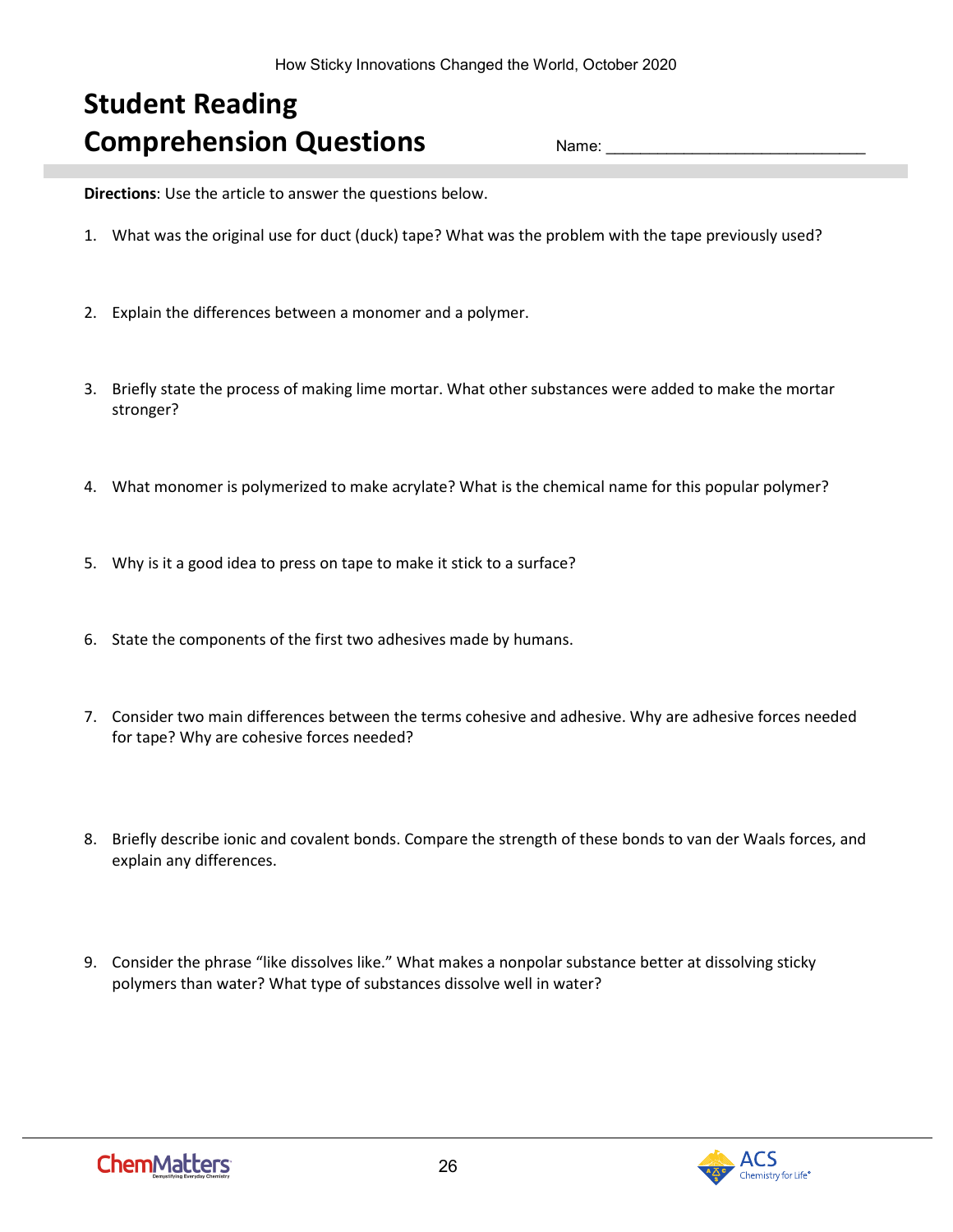# **Student Reading Comprehension Questions, cont.**

- 10. If you read the directions on commercial adhesives, they typically state that the surface must be clean and dust free. How would a dirty surface affect the adhesive properties?
- 11. Why would adhesives like DOPA work better than other adhesives underwater?
- 12. What makes carbon an ideal element to make polymers?

### **Questions for Further Learning**  *Write your answers on another piece of paper if needed.*

1. Research popular adhesives and some of their ingredients. What are some of the additives used to increase the strength of the adhesives?

2. Teflon is the brand name for a chemical coating that is found on many typical cookware items. It's popular because cooked food does not stick to the Teflon coating, making the cookware very easy to clean. Look up the composition of Teflon, and explain why it has low adhesive properties.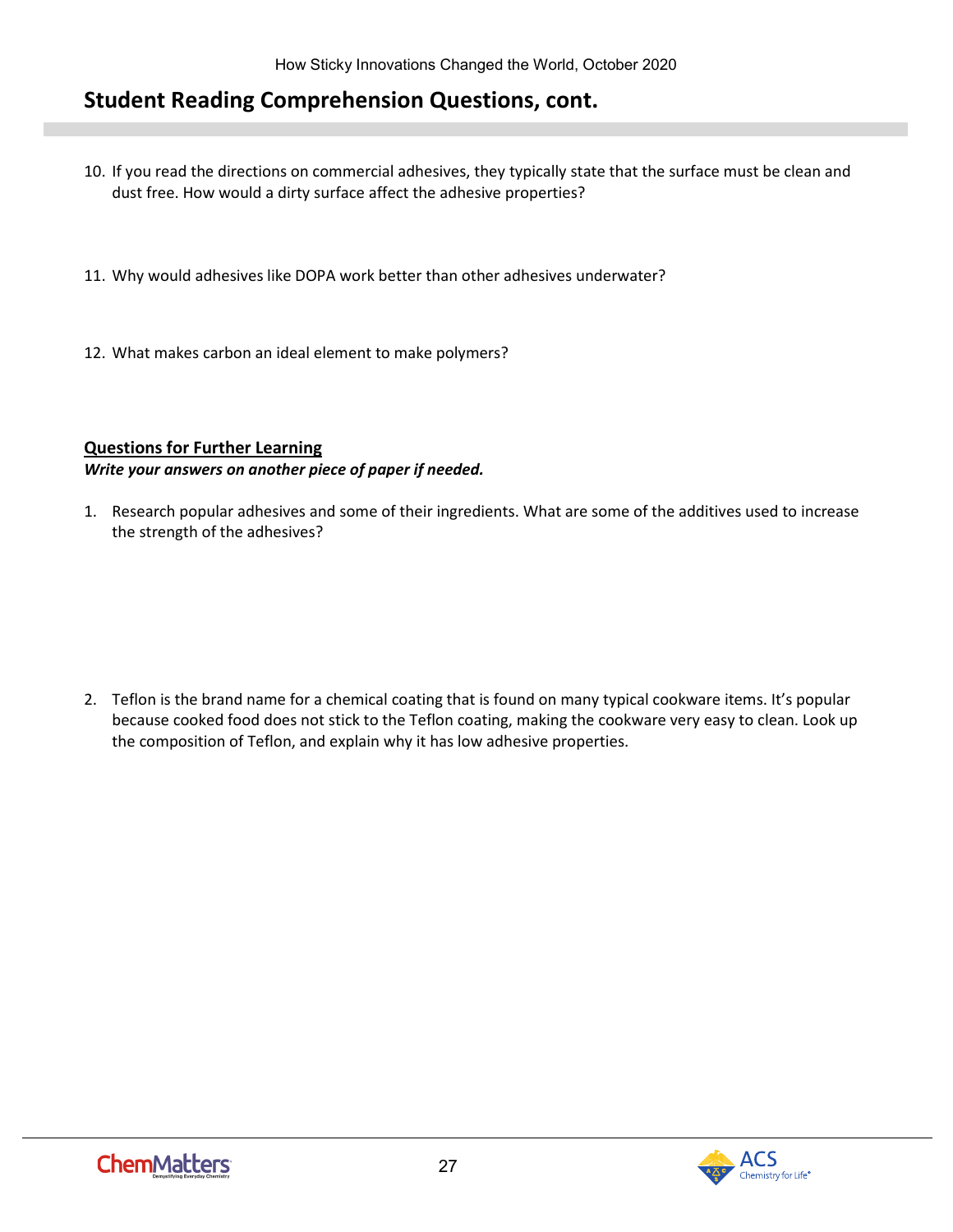# <span id="page-27-0"></span>**Graphic Organizer**

Name:

| <b>Adhesive</b>           | <b>Description and Chemical Formula (if</b><br>in the article) | Approximately when invented and<br>why |
|---------------------------|----------------------------------------------------------------|----------------------------------------|
| <b>Duct tape</b>          |                                                                |                                        |
| Tar                       |                                                                |                                        |
| Lime mortar               |                                                                |                                        |
| Acrylate polymer          |                                                                |                                        |
| <b>Biomimetic polymer</b> |                                                                |                                        |

**Directions**: As you read, complete the graphic organizer below to describe adhesives

**Summary:** In the space below or on the back of this sheet, write three interesting new things you learned about adhesives.

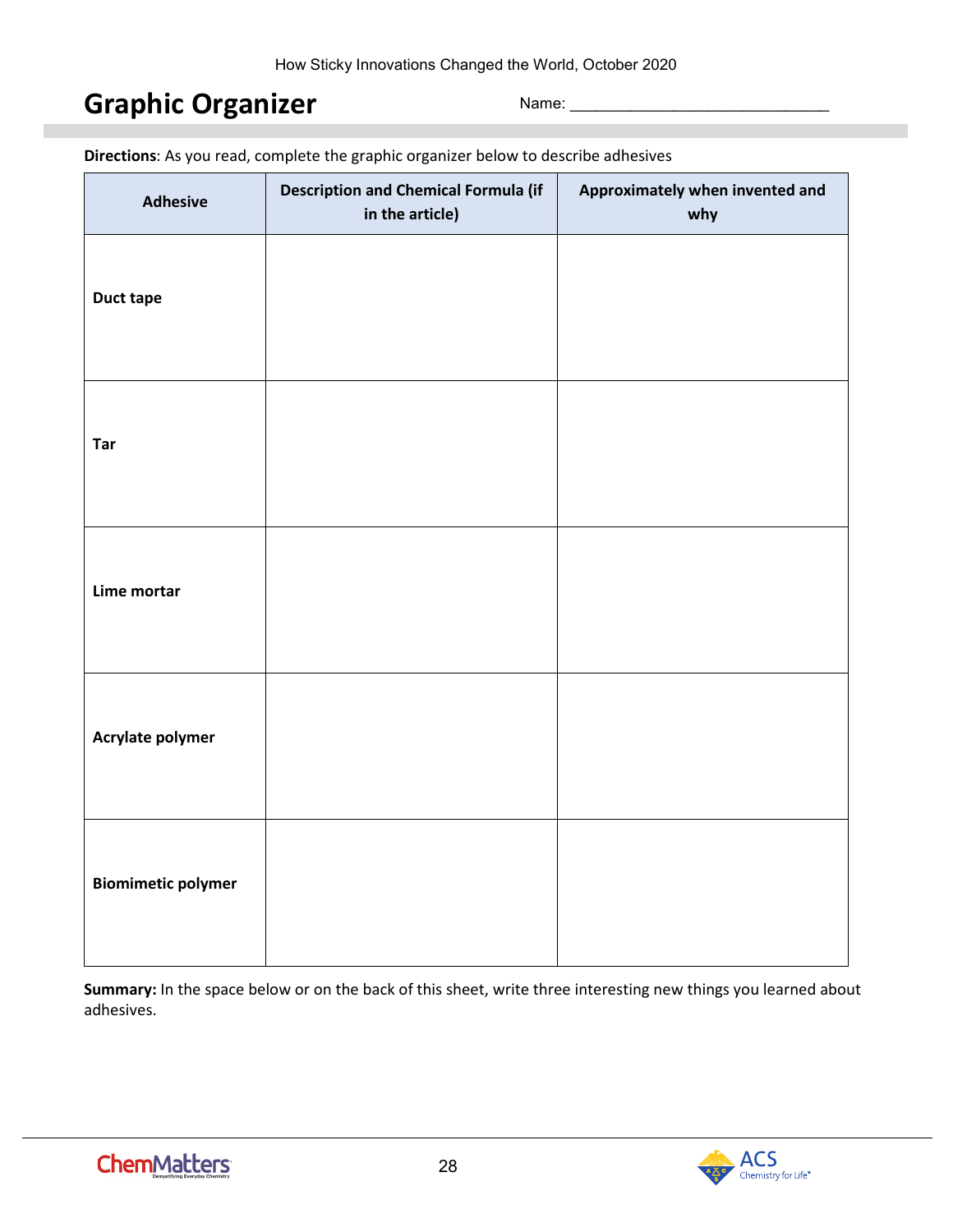# <span id="page-28-0"></span>**Answers to Reading Comprehension Questions & Graphic Organizer Rubric**

- **1. What was the original use for duct (duck) tape? What was the problem with the tape previously used?** *Duct tape was originally designed during World War II to keep ammunition boxes closed with a waterproof seal, but can be easily opened. The previous tape was waterproof, but the pull tab was easily broken.*
- **2. Explain the differences between a monomer and a polymer.** *A polymer is a long chain of similar molecules, typically containing carbon atoms. Each individual part of the chain is called a monomer.*
- **3. Briefly state the process of making lime mortar. What other substances were added to make the mortar stronger?**

*When limestone is heated, it decomposes into calcium oxide and carbon dioxide. Water is added to the calcium oxide to make lime putty (calcium hydroxide). This putty is mixed with sand or other hardening agents, and allowed to react with the carbon dioxide in the air to harden into limestone again, as it bonds with the other materials.*

- **4. What monomer is polymerized to make acrylate? What is the chemical name for this popular polymer?** *The monomer n-butyl acrylate forms the polymer chain poly n-butyl acetate. This polymer is the sticky substance in tape.*
- **5. Why is it a good idea to press on tape to make it stick to a surface?** *When you press on the tape, the adhesive will go into and adhere to the insides of the cracks. This extra surface area creates a better adhesion.*
- **6. State the components of the first two adhesives made by humans.** *The first two types of adhesives made by humans composed of heated birch that made a sticky tar, and limestone.*
- **7. Consider two main differences between the terms cohesive and adhesive. Why are adhesive forces needed for tape? Why are cohesive forces needed?**

*Cohesive forces are forces between molecules of a substance. This keeps the substance together. Adhesive forces are the forces that attract one substance to another. Tape needs adhesive forces to stick to other objects, but it also needs strong cohesive forces to stay together and not come apart on the other object.*

**8. Briefly describe ionic and covalent bonds. Compare the strength of these bonds to van der Waals forces, and explain any differences.**

*Ionic bonds are positive and negative ions attracted to each other by opposite charges. Covalent bonds are bonds formed by sharing of valence electrons between two atoms. These bonds are much stronger than van der Waals forces. Van der Waals are weak attractions between atomic or molecular particles, and are only effective when the particles are close to each other.*

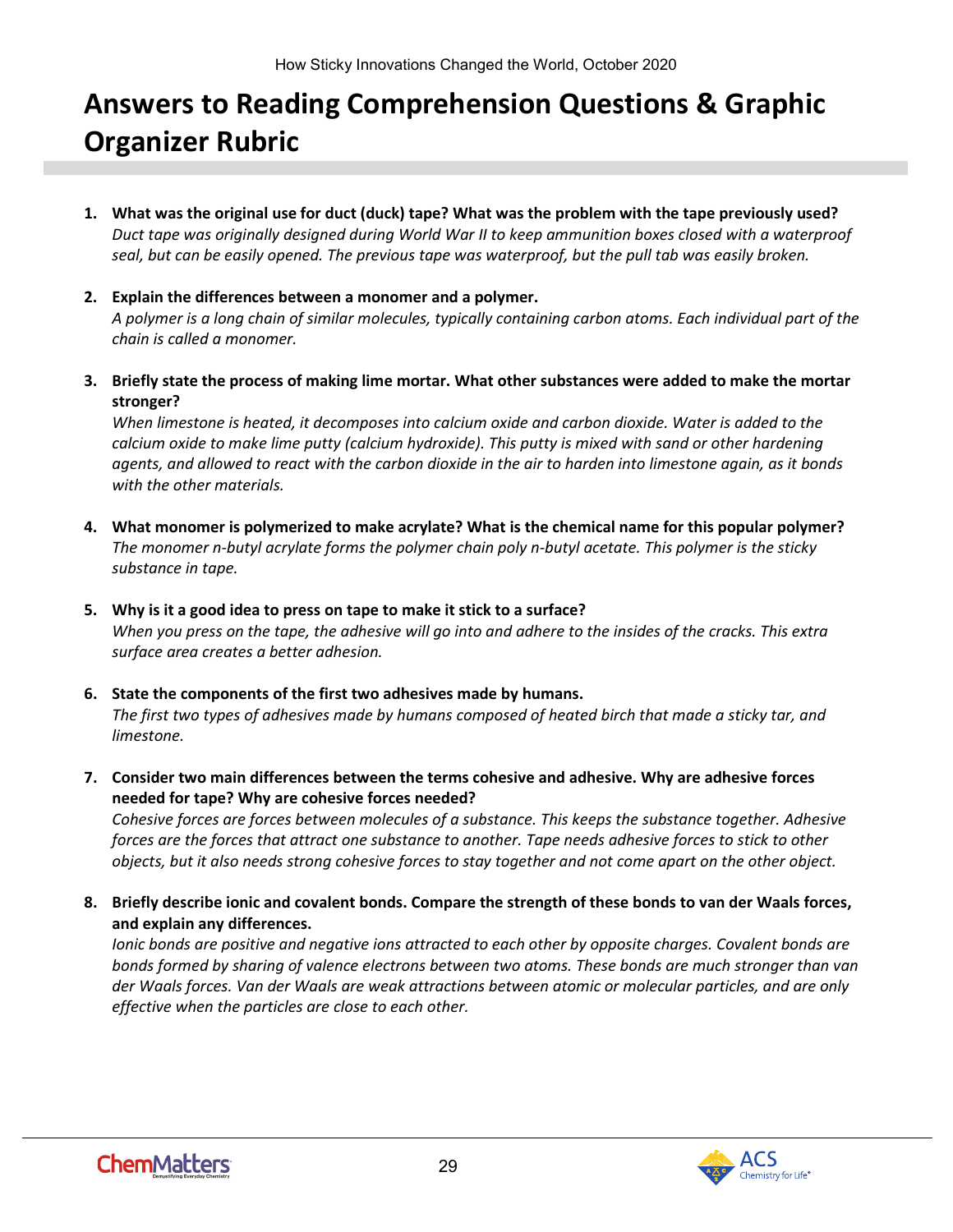**9. Consider the phrase "like dissolves like." What makes a nonpolar substance better at dissolving polymers than water? What type of substances dissolve well in water?**

*Non-polar substances will dissolve polymers better than water because polymers are long carbon chained molecules that have little to no polarity. Water molecules are small and polar. Water will dissolve other polar molecules (like sugars) as well as ionic compounds (like salt).*

**10. If you read the directions on commercial adhesives, they typically state that the surface must be clean and dust free. How would a dirty surface affect the adhesive properties?**

*A dirty surface would prevent the sticky part of the tape to adhere in the grooves of the surface of the object. The dirt would instead be attracted to the adhesive, which means less attraction to the surface.*

#### **11. Why would adhesives like DOPA work better than other adhesives underwater?**

*DOPA type adhesives contain molecules that have hydrogen bonding in them. Hydrogen bonding is much stronger than van der Waals forces. Since water and other materials have polar or ionic bonds, the hydrogen bonding of the adhesive will form a stronger attractive force with the surface of the object.*

#### **12. What makes carbon an ideal element to make polymers?**

*Carbon has four valence electrons, which gives it the ability to covalently bond with up to 4 other atoms. This could create a long chain of covalently bonded carbon atoms which would produce a strong, stable polymer.*

#### **Questions for Further Learning**

**1. Research popular adhesives and some of their ingredients. What are some of the additives used to increase the strength of the adhesives?**

*Duct (Duck) Tape: Contains rubber compounds that increase the strength and longevity of the adhesion. Elmers glue: contains polyvinyl acetate, a common bonding agent. When it dries, it forms the sticky bonds between the surfaces.*

*Super glue: cyanoacrylate is the main bonding ingredient. It bonds instantly with trace amounts of water present.<https://home.howstuffworks.com/question695.htm>*

*Gorilla glue: Polyurethane is the main ingredient. Water activates its bonding properties (which is why you should moisten the area first). [www.gorillatough.com](http://www.gorillatough.com/)* 

**2. Teflon is the brand name for a chemical coating that is found on many typical cookware items. It's popular because cooked food does not stick to the Teflon coating, making the cookware very easy to clean. Look up the composition of Teflon, and explain why it has low adhesive properties.**

*The formula for Teflon is polytetrafluoroethylene (PTFE). The molecule is a chain of carbon atoms surrounded by bonded fluorine atoms. The bond between carbon and fluorine is very strong. This makes Teflon extremely non-reactive, and can withstand high temperatures. The intermolecular forces of Teflon are very weak, which means the adhesive properties of Teflon is also very weak. Additionally, the composition of Teflon gives the substance very low friction, which helps food slide off easily during cooking.*

*You can find more information here[: https://lifehacker.com/why-nothing-sticks-to-teflon-pans-and](https://lifehacker.com/why-nothing-sticks-to-teflon-pans-and-cookware-1790527904)[cookware-1790527904](https://lifehacker.com/why-nothing-sticks-to-teflon-pans-and-cookware-1790527904) YouTube video[: https://youtu.be/uXaP43Zbz7U](https://youtu.be/uXaP43Zbz7U)*

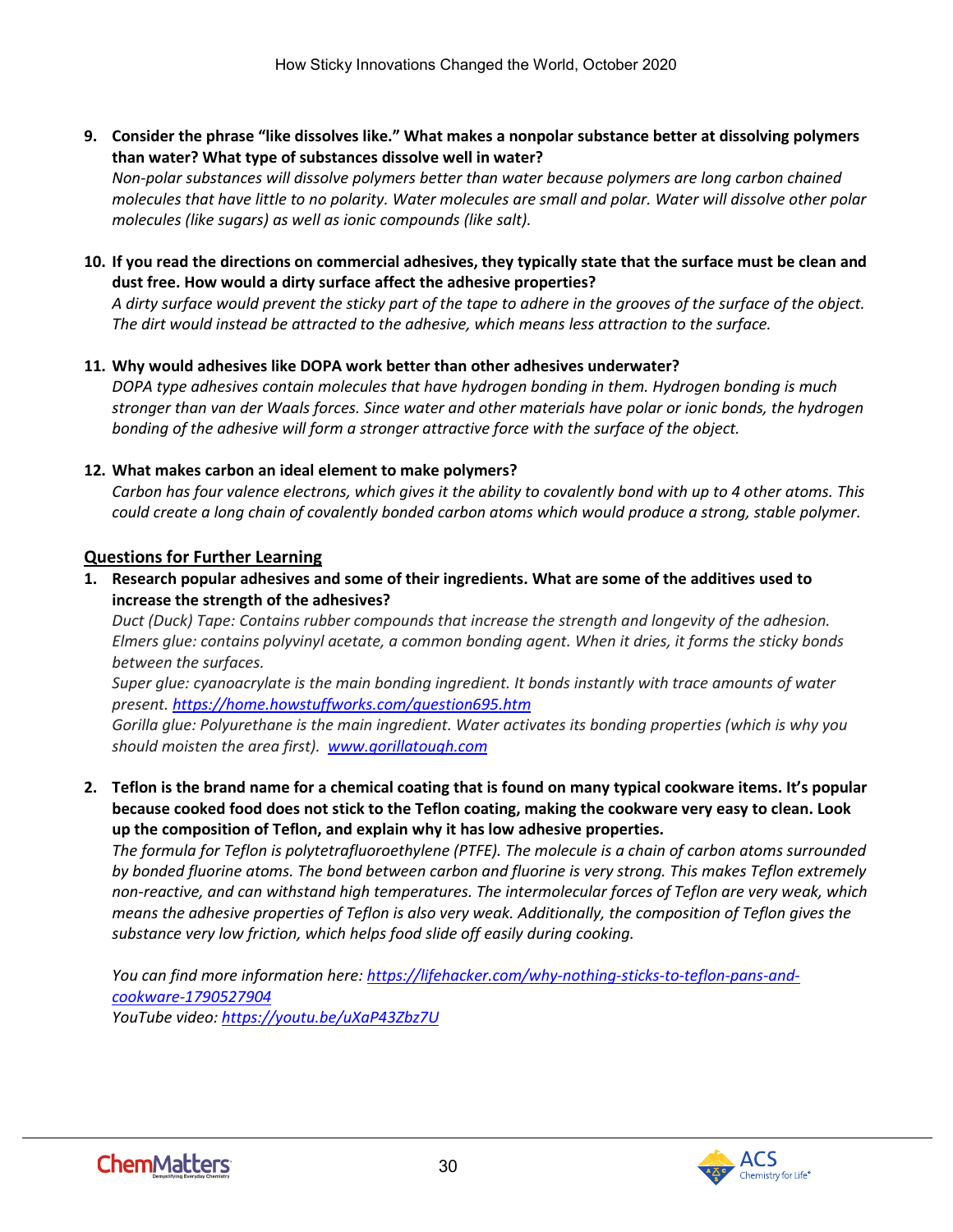# **Graphic Organizer Rubric**

If you use the Graphic Organizer to evaluate student performance, you may want to develop a grading rubric such as the one below.

| <b>Score</b>   | <b>Description</b> | Evidence                                                               |  |  |  |  |
|----------------|--------------------|------------------------------------------------------------------------|--|--|--|--|
| 4              | Excellent          | Complete; details provided; demonstrates deep understanding.           |  |  |  |  |
| 3              | Good               | Complete; few details provided; demonstrates some understanding.       |  |  |  |  |
| $\mathfrak{p}$ | Fair               | Incomplete; few details provided; some misconceptions evident.         |  |  |  |  |
| 1              | Poor               | Very incomplete; no details provided; many misconceptions evident.     |  |  |  |  |
| 0              | Not acceptable     | So incomplete that no judgment can be made about student understanding |  |  |  |  |

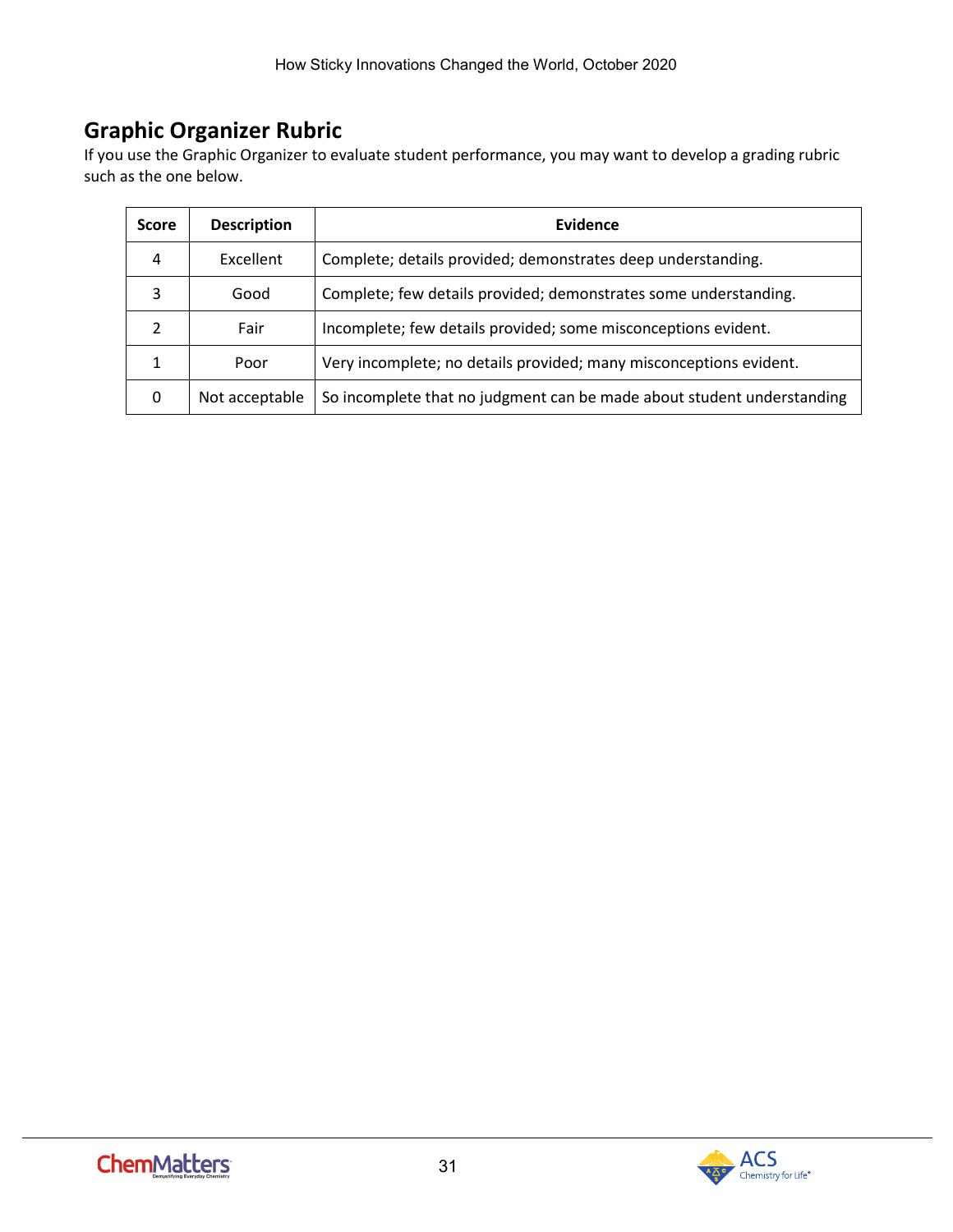# <span id="page-31-0"></span>**Additional Resources**

### **Lessons and lesson plans**

**Intermolecular Forces Activity:** In this activity, students will represent molecules and energy to investigate the different types of intermolecular forces. They will interact with each other to model the relative strengths of the three types of intermolecular forces.

<https://teachchemistry.org/classroom-resources/intermolecular-forces-activity>

**Testing Tape Stickiness:** In this activity, students will test the stickiness of different adhesive tapes. [https://www.acs.org/content/acs/en/education/outreach/celebrating-chemistry-editions/2020-ncw/testing](https://www.acs.org/content/acs/en/education/outreach/celebrating-chemistry-editions/2020-ncw/testing-tape.html)[tape.html](https://www.acs.org/content/acs/en/education/outreach/celebrating-chemistry-editions/2020-ncw/testing-tape.html)

**How Many Times Can You Stick a Post-It Note?** In this activity, students investigate the stickiness of Post-It notes. [https://www.acs.org/content/acs/en/education/outreach/celebrating-chemistry-editions/2020](https://www.acs.org/content/acs/en/education/outreach/celebrating-chemistry-editions/2020-ncw/post-it-note.html) [ncw/post-it-note.html](https://www.acs.org/content/acs/en/education/outreach/celebrating-chemistry-editions/2020-ncw/post-it-note.html)

**Exploring Intermolecular Forces:** In this lab, students will investigate the idea that "like dissolves like" by discovering which liquids are best suited for dissolving various substances. This can serve as a great inquiry lab prior to teaching intermolecular forces. <https://teachchemistry.org/classroom-resources/exploring-intermolecular-forces>

**Making Homemade Glue:** Make your own glue from common household items. Discover how easy it is—all you need is milk, vinegar and baking soda! <https://www.flinnsci.com/making-homemade-glue/dc10207/>

## **Other Resources**

**Celebrate National Chemistry Week** October 18–24, 2020 with the theme, "Sticking with Chemistry." Find more educational resources at [www.acs.org/ncw.](http://www.acs.org/ncw)

**How Adhesive Tape Works** article: [https://science.howstuffworks.com/innovation/everyday](https://science.howstuffworks.com/innovation/everyday-innovations/adhesive-tape.htm)[innovations/adhesive-tape.htm](https://science.howstuffworks.com/innovation/everyday-innovations/adhesive-tape.htm)

**The Different Types of Adhesives** YouTube Video:<https://youtu.be/6qutTkJ4rO8>

**Periodic Graphics – Chemistry of Glue** Infographic:<https://cen.acs.org/content/dam/cen/95/36/09536-sci2.pdf>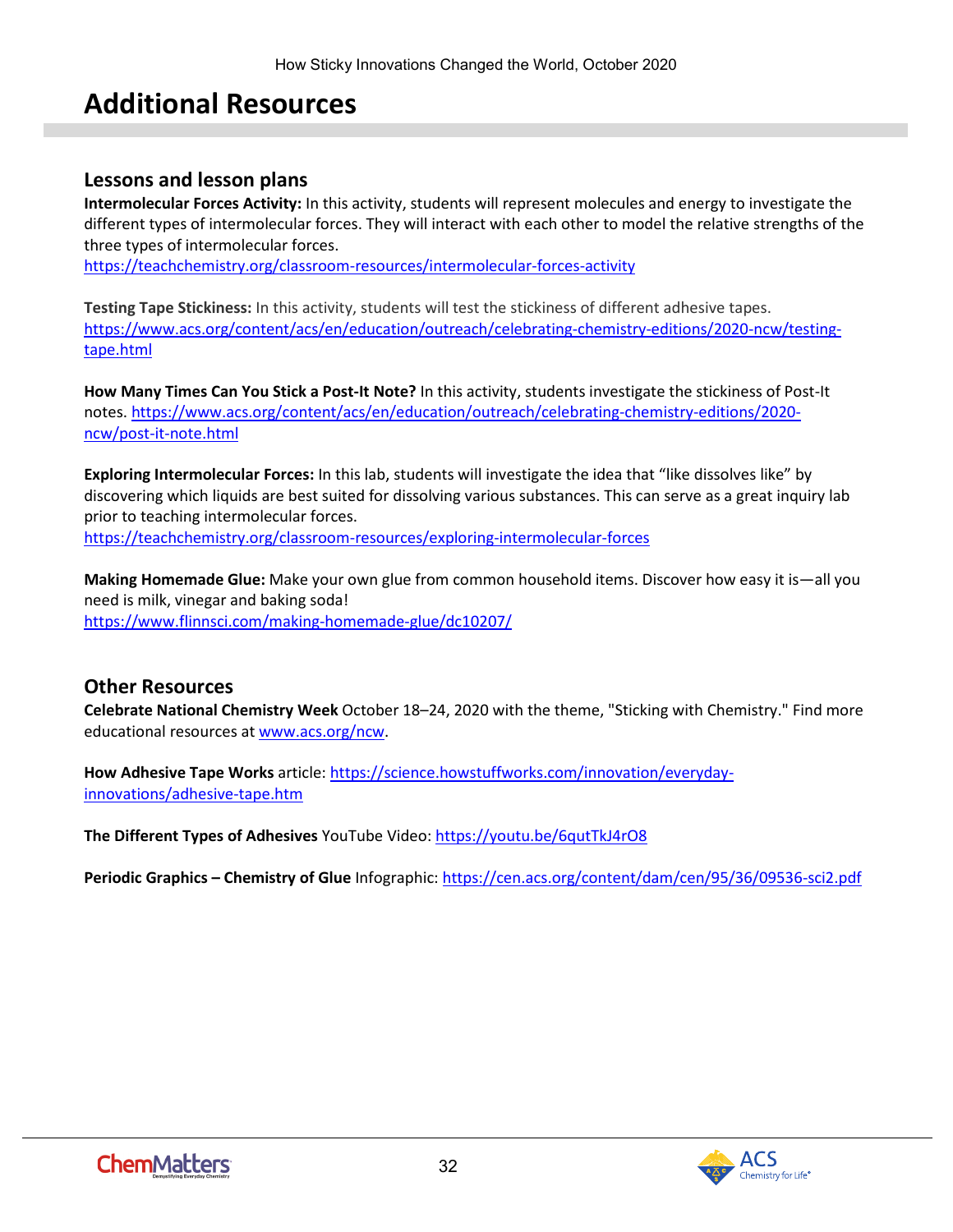# <span id="page-32-0"></span>**Chemistry Concepts, Standards, and Teaching Strategies**

## **Connections to Chemistry Concepts**

The following chemistry concepts are highlighted in this article:

- Molecules & Bonding
- Intermolecular forces
- Polymers
- Solubility rules

# **Correlations to Next Generation Science Standards**

This article can be used to achieve the following performance expectations and dimensions of NGSS:

#### **HS-PS1-2**

Construct and revise an explanation for the outcome of a simple chemical reaction based on the outermost electron states of atoms, trends in the periodic table, and knowledge of the patterns of chemical properties.

#### **HS-PS2-6**

Communicate scientific and technical information about why the molecular-level structure is important in the functioning of designed materials.

#### **HS-ETS1-2**

Design a solution to a complex real-world problem by breaking it down into smaller, more manageable problems that can be solved through engineering.

#### **Disciplinary Core Ideas**

- PS1.A: Structure and Properties of Matter
- PS2.B: Types of Interactions
- ETS1.B: Developing Possible **Solutions**

#### **Crosscutting Concepts:**

- Cause and Effect: Mechanism and explanation
- Structure and Function

#### **Science and Engineering Practices:**

- Analyzing and interpreting data
- Constructing explanations and designing solutions

#### **Nature of Science:**

• Science is a human endeavor.

# **Correlations to Common Core State Standards**

See how *ChemMatters* correlates to the **[Common Core State Standards](https://www.acs.org/content/acs/en/education/resources/highschool/chemmatters/teachers-guide.html)** at www.acs.org/chemmatters.

## **Teaching Strategies**

Consider the following tips and strategies for incorporating this article into your classroom:

• **Alternative to Anticipation Guide:** Before reading, ask students where they use adhesives in their everyday lives, and how they think adhesives are developed. After they read, ask students to give examples of adhesives manufactured throughout history, as well as the future of adhesive development.

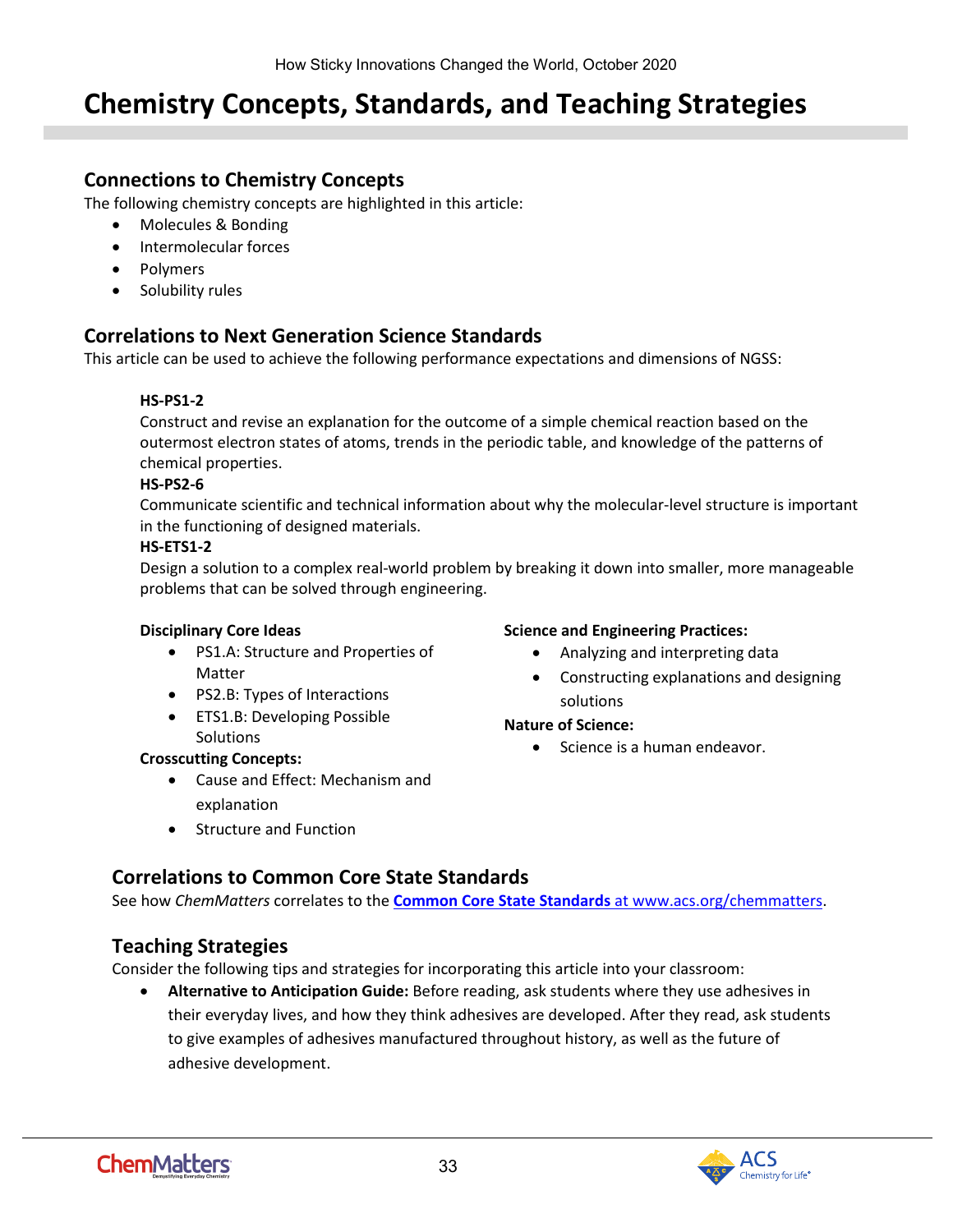

# **Teacher's Guide**

# <span id="page-33-0"></span>**What is Hand Sanitizer, and Does it Keep Your Hands Germ-Free?**

# *October 2020*

# **Table of Contents**

# *[Anticipation Guide 3](#page-34-0)5*

Activate students' prior knowledge and engage them before they read the article.

# *[Reading Comprehension Questions](#page-35-0) 36*

These questions are designed to help students read the article (and graphics) carefully. They can help the teacher assess how well students understand the content and help direct the need for follow-up discussions and/or activities. You'll find the questions ordered in increasing difficulty.

# *[Graphic Organizer](#page-36-0) 38*

This helps students locate and analyze information from the article. Students should use their own words and not copy entire sentences from the article. Encourage the use of bullet points.

# *[Answers](#page-38-0) 39*

Access the answers to reading comprehension questions and a rubric to assess the graphic organizer.

# *[Additional Resources](#page-40-0) 41*

Here you will find additional labs, simulations, lessons, and project ideas that you can use with your students alongside this article.

34

# *[Chemistry Concepts, Standards, and Teaching Strategies](#page-41-0) 42*

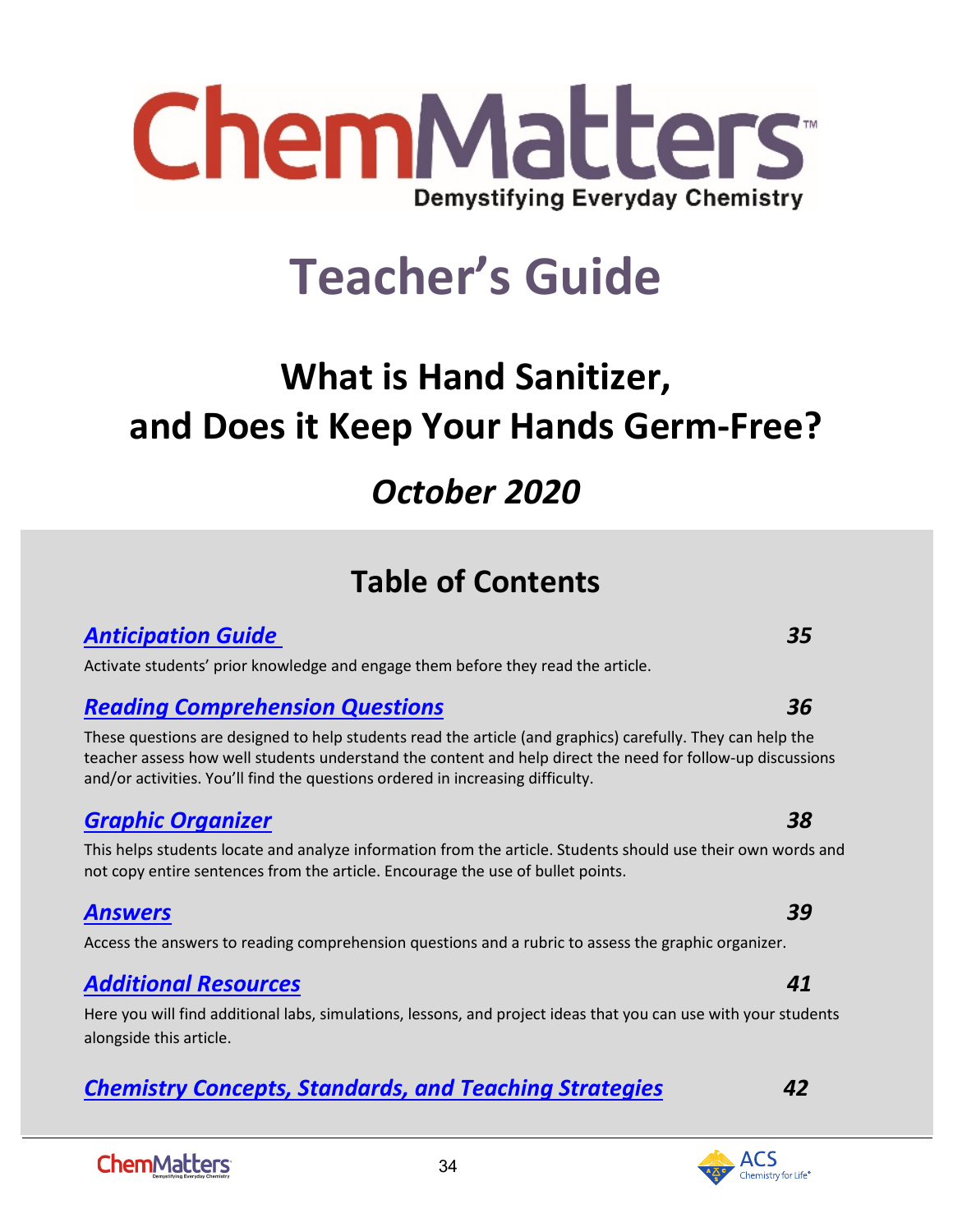# <span id="page-34-0"></span>**Anticipation Guide**

Name:

**Directions:** *Before reading the article***,** in the first column, write "A" or "D," indicating your **A**greement or **D**isagreement with each statement. Complete the activity in the box.

As you read, compare your opinions with information from the article. In the space under each statement, cite information from the article that supports or refutes your original ideas.

| Me | <b>Text</b> | <b>Statement</b>                                                                                                 |
|----|-------------|------------------------------------------------------------------------------------------------------------------|
|    |             | 31. Hand sanitizer works better against viruses than soap and water.                                             |
|    |             | 32. Doctors knew that handwashing was important for health before they fully<br>understood the effects of germs. |
|    |             | 33. SARS-CoV-2 virus is soluble in water.                                                                        |
|    |             | 34. Both soap molecules and alcohols have a polar and a nonpolar region.                                         |
|    |             | 35. Hydrogen peroxide is in hand sanitizer to kill viruses.                                                      |
|    |             | 36. Gel is added to hand sanitizer to slow the evaporation of alcohol.                                           |
|    |             | 37. Alcohol-free hand sanitizers are not effective.                                                              |
|    |             | 38. Lipid fragments can be washed away by using soap and water, but not hand<br>sanitizer.                       |
|    |             | 39. Hand sanitizers work on noroviruses like those that cause the stomach flu.                                   |
|    |             | 40. Hand sanitizers work well when your hands are dirty or greasy.                                               |

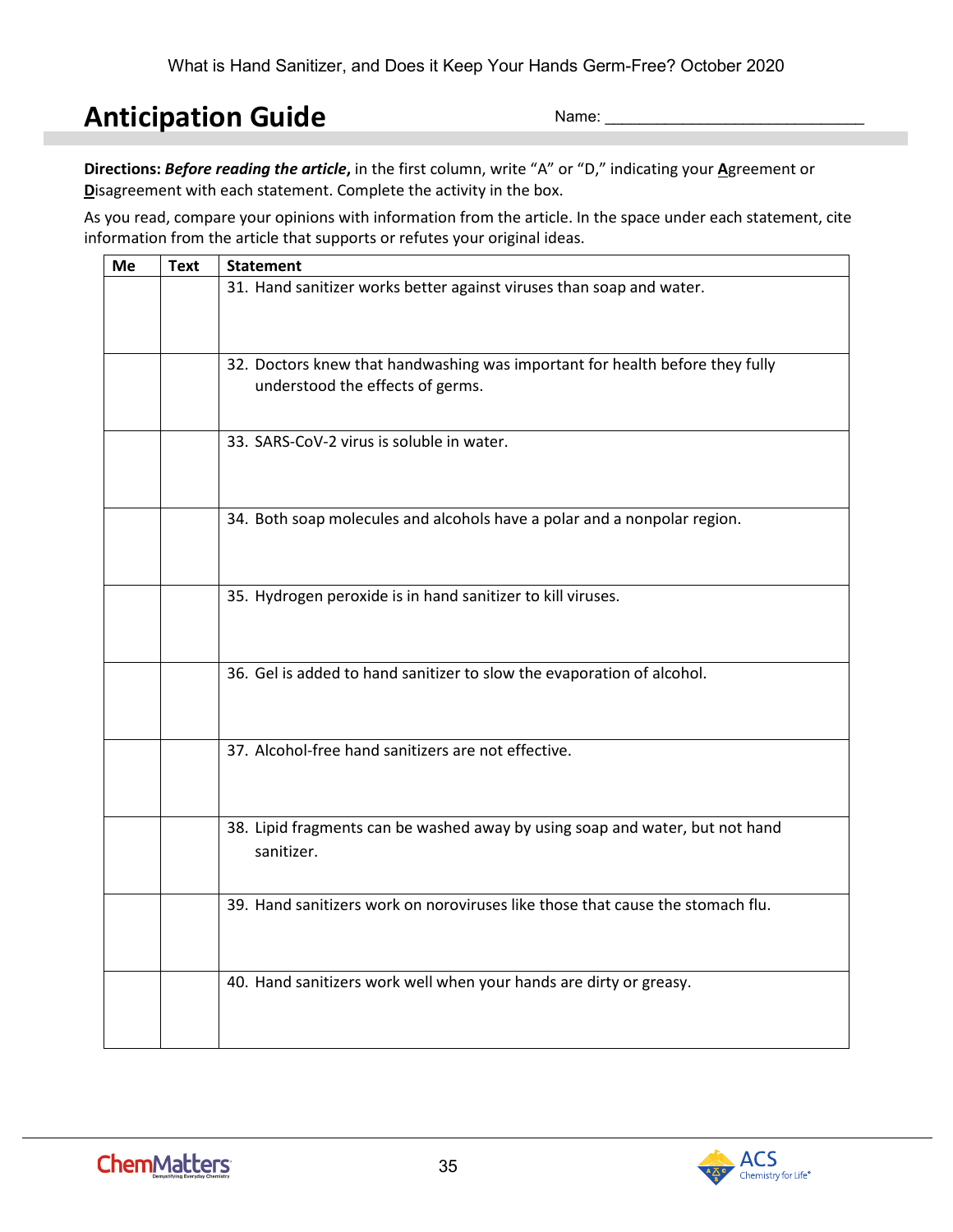# <span id="page-35-0"></span>**Student Reading Comprehension Questions**

Name:

**Directions**: Use the article to answer the questions below.

- 1. Briefly describe the meaning behind each part of the term COVID-19 (i.e. CO, VI, D, 19).
- 2. Explain why alcohol is used in hand sanitizer?
- 3. Give two examples of chemicals other than ethanol or isopropanol found in hand sanitizer and give their purpose.
- 4. Briefly explain the difference between polar and nonpolar molecules.
- 5. Explain why soap is more effective than hand sanitizer in protecting individuals from bacterial and viruses.
- 6. Suppose you went to all the local stores in your area and the premade hand sanitizer were completely sold out. How could you create your own hand sanitizer?
- 7. The efficacy of masks has become a very polarizing topic. Design a simple experiment you could perform to prove or disprove the idea that masks help prevent the spread of viruses.
- 8. Another popular chemical used as a disinfectant is bleach. What is the chemical formula of the main ingredient in bleach and how does it work to kill viruses?
- 9. Draw the chemical structure of soap and label the polar and nonpolar parts. Briefly explain why soap is an effective substance for cleaning and disinfecting surfaces, citing particular properties of its structure.

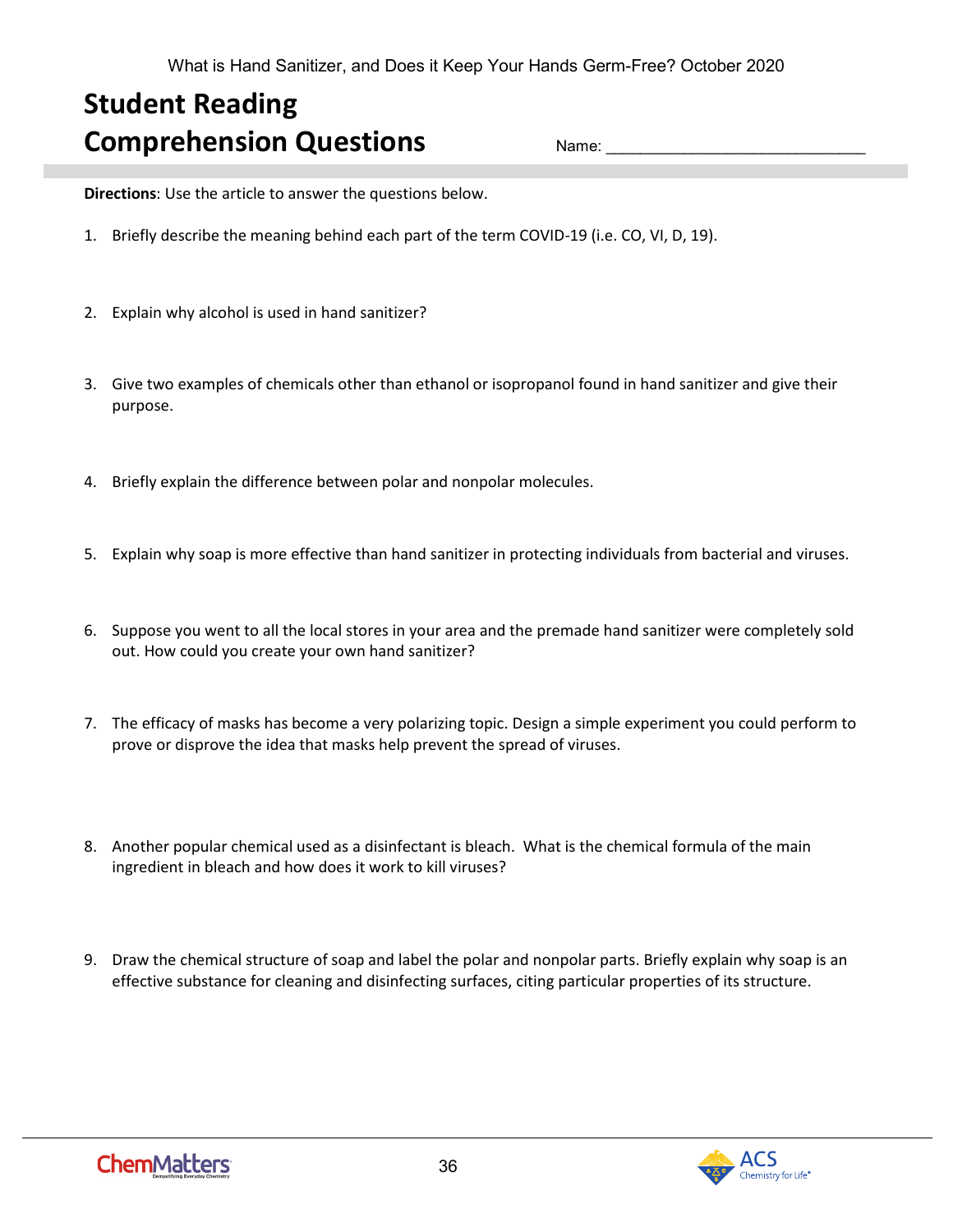# **Student Reading Comprehension Questions, cont.**

### **Questions for Further Learning**

*Write your answers on another piece of paper if needed.*

1. The unfortunate reality is that another pandemic will most likely happen sometime in the not so distant future. Suppose you were tasked with creating a pandemic kit. Based on your experiences, what items would you include in the kit and why?

<span id="page-36-0"></span>2. Create a 30 second to 1 minutes commercial video explaining benefits of soap and handwashing. Be sure to include the chemistry behind how soap works in your video. You may also explain why soap is more beneficial than hand sanitizer.

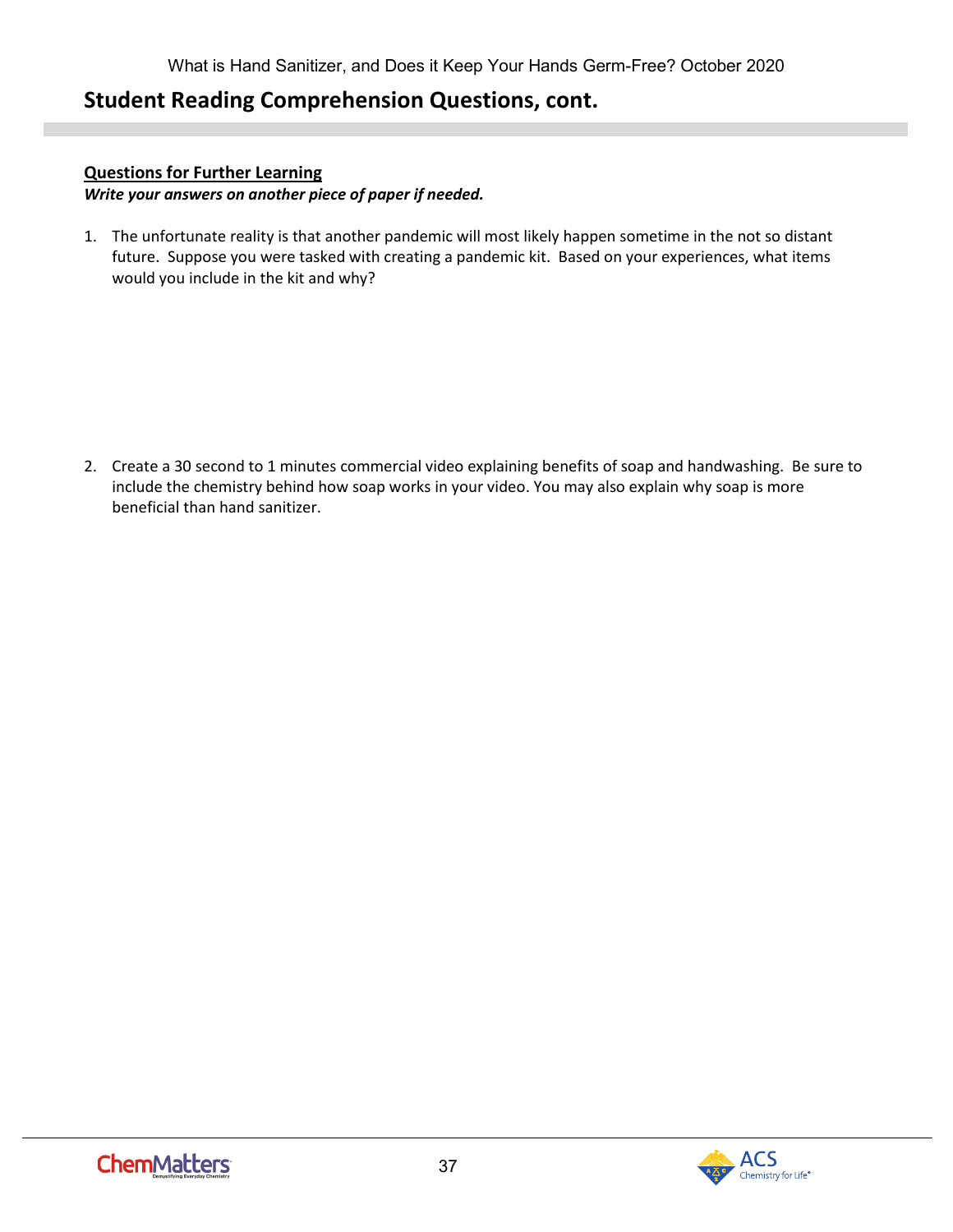# **Graphic Organizer**

Name:

**Directions**: As you read, complete the graphic organizer below to describe ingredients in hand sanitizers.

| <b>Ingredients</b> | Formula                           | Purpose |
|--------------------|-----------------------------------|---------|
| <b>Ethanol</b>     |                                   |         |
| Isopropanol        |                                   |         |
| Hydrogen peroxide  |                                   |         |
| Water              |                                   |         |
| Glycerol           |                                   |         |
| Polyacrylate       | (no formula given in the article) |         |

**Summary:** Write a sentence or two stating what you would tell a friend who wanted to use hand sanitizer instead of soap and water to protect against SARS-CoV-2 viruses.

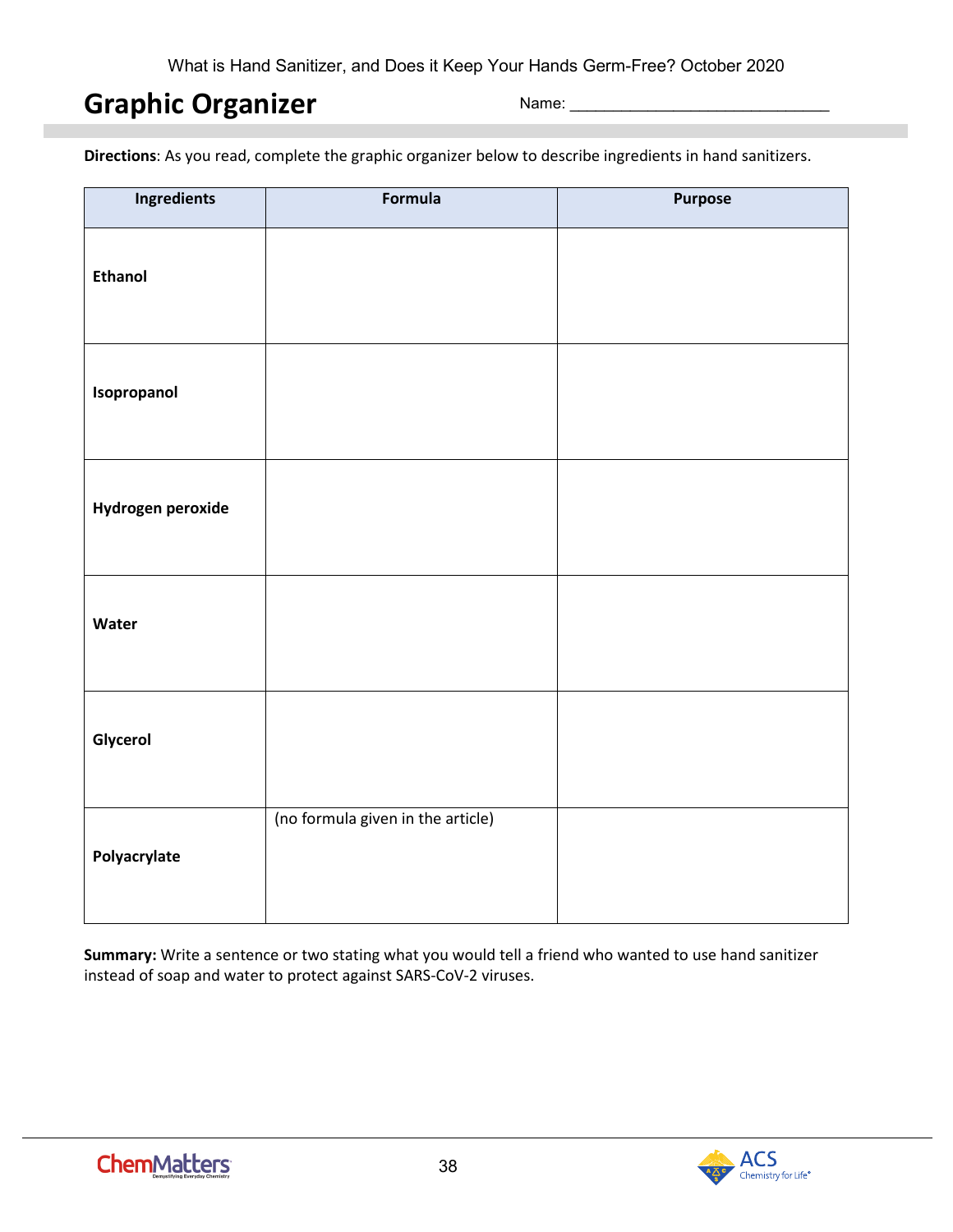# <span id="page-38-0"></span>**Answers to Reading Comprehension Questions & Graphic Organizer Rubric**

**1. Briefly describe the meaning behind each part of the term COVID-10 (i.e. CO, VI, D, 19)**

*CO is Covid VI is Virus D is Disease 19 is the year the virus originated – 2019*

**2. Explain why alcohol is used in hand sanitizer?** 

*Alcohols have a polar and nonpolar region which allows them to effectively dissolve the lipid membranes of viruses, killing the virus.* 

**3. Give two examples of chemicals other than ethanol or isopropanol found in hand sanitizer and give their purpose.** 

*Glycerol and propylene glycol both act as moisturizers to prevent the alcohols in the hand sanitizer from drying out your skin.* 

**4. Briefly explain the difference between polar and nonpolar molecules.** 

*Polar molecules have permanent net dipole which is caused by an unequal sharing of electrons in the molecules. Permanent net dipole cause electrostatic attraction between adjacent molecules. Nonpolar molecules lack a permanent net dipole due to the equal sharing of electrons within the molecule. The electronegativities of the elements within the molecule determines if a polar or nonpolar bond covalent bond will form.* 

- **5. Explain why soap is more effective than hand sanitizer in protecting individuals from bacterial and viruses.**  *Similar to alcohols, soap has both a polar and nonpolar end. However, soap molecules form spheres called micelles, with the nonpolar region of the molecules facing outwards which attracts and disrupts the lipid membrane of the virus, both killing the virus and washing it away when you rinse your hands. If not used effectively hand sanitizer can leave live virus on your skin because they are unable to "wash" them off. The combined attraction, dissolving, and rinsing by using soap makes it more effective.*
- **6. Suppose you went to all the local stores in your area and the premade hand sanitizer were completely sold out. How could you create your own hand sanitizer?**  *Homemade hand sanitizer can be made by combining two parts rubbing alcohol with one part aloe vera, both of which are commonly in stock at stores in which hand sanitizers are sold out.*
- **7. The efficacy of masks has become a very polarizing topic. Design a simple experiment you could perform to prove or disprove the idea that masks help prevent the spread of viruses.**  *Answers may vary, but a very simple test could involve trying to blow out a candle with and without a mask on. More complex tests could use sensors to measure the flow of air or pressure through the mask. Bacteria samples and swabs could also be used by having someone breath on a petri dish with and without a mask on.*

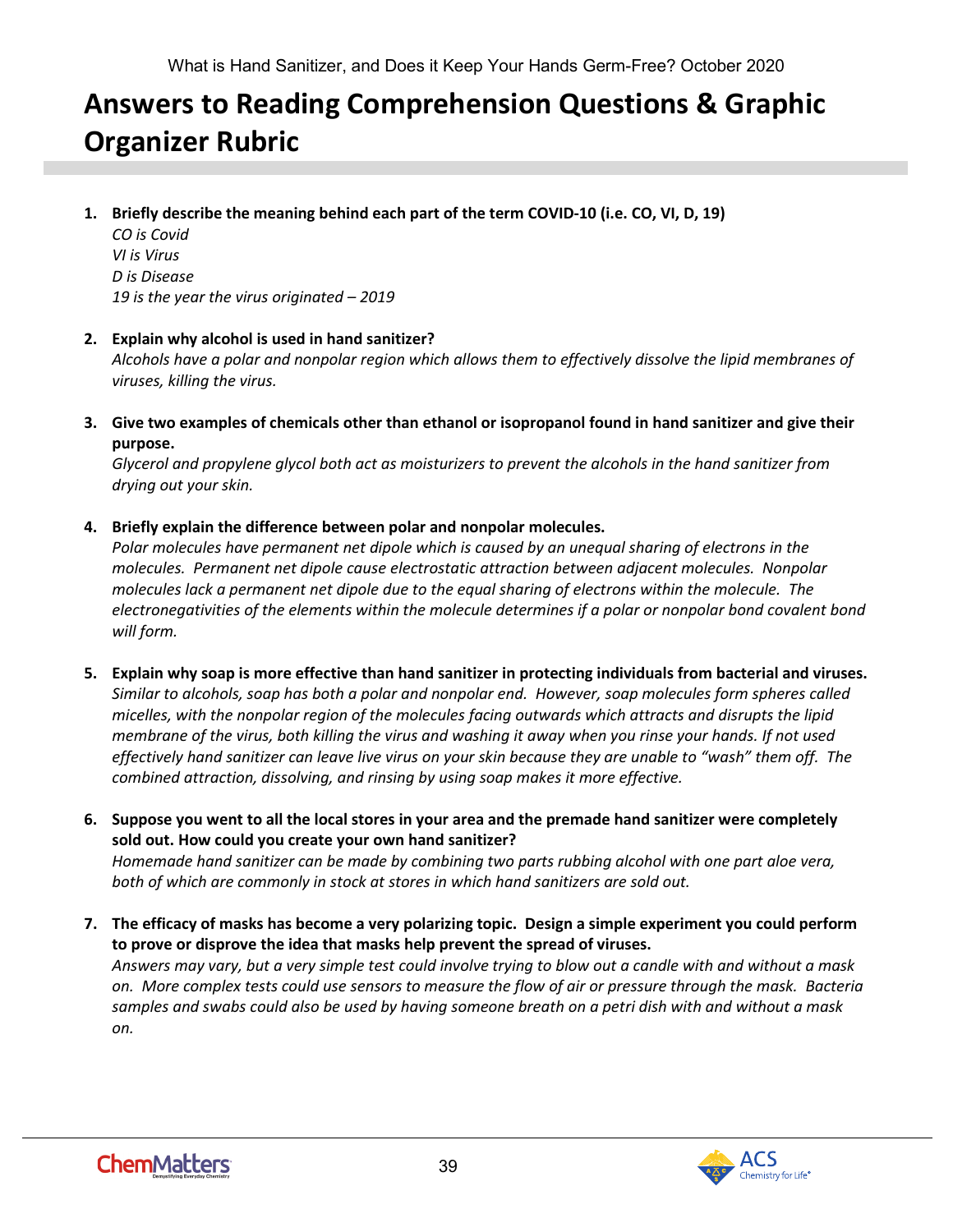- **8. Another popular chemical used as a disinfectant is bleach. What is the chemical formula of the main ingredient in bleach and how does it work to kill viruses?**  *Bleach is NaClO (sodium hypochlorite). Bleach kills bacteria and viruses by reacting with the proteins and destroying them.*
- **9. Draw the chemical structure of soap and label the polar and nonpolar parts. Briefly explain why soap is an effective substance for cleaning and disinfecting surfaces, citing particular properties of its structure.**  *Students should use the diagram of soap in the article to guide their response. The polar and nonpolar regions of soap make it a good chemical to wash both polar and nonpolar substances.*

### **Questions for Further Learning**

**1. The unfortunate reality is that another pandemic will most likely happen sometime in the not so distant future. Suppose you were tasked with creating a pandemic kit. Based on your experiences, what items would you include in the kit and why?** 

*Answers will vary, but some items may include masks, toilet paper, sanitizing wipes, etc.*

**2. Create a 30 second to 1 minute commercial video explaining benefits of soap and handwashing. Be sure to include the chemistry of soap in your video. You may also explain why soap is more beneficial than hand sanitizer.** 

*Answers will vary*

# **Graphic Organizer Rubric**

If you use the Graphic Organizer to evaluate student performance, you may want to develop a grading rubric such as the one below.

| <b>Score</b> | <b>Description</b> | Evidence                                                               |  |  |  |  |
|--------------|--------------------|------------------------------------------------------------------------|--|--|--|--|
| 4            | Excellent          | Complete; details provided; demonstrates deep understanding.           |  |  |  |  |
| 3            | Good               | Complete; few details provided; demonstrates some understanding.       |  |  |  |  |
|              | Fair               | Incomplete; few details provided; some misconceptions evident.         |  |  |  |  |
|              | Poor               | Very incomplete; no details provided; many misconceptions evident.     |  |  |  |  |
| 0            | Not acceptable     | So incomplete that no judgment can be made about student understanding |  |  |  |  |

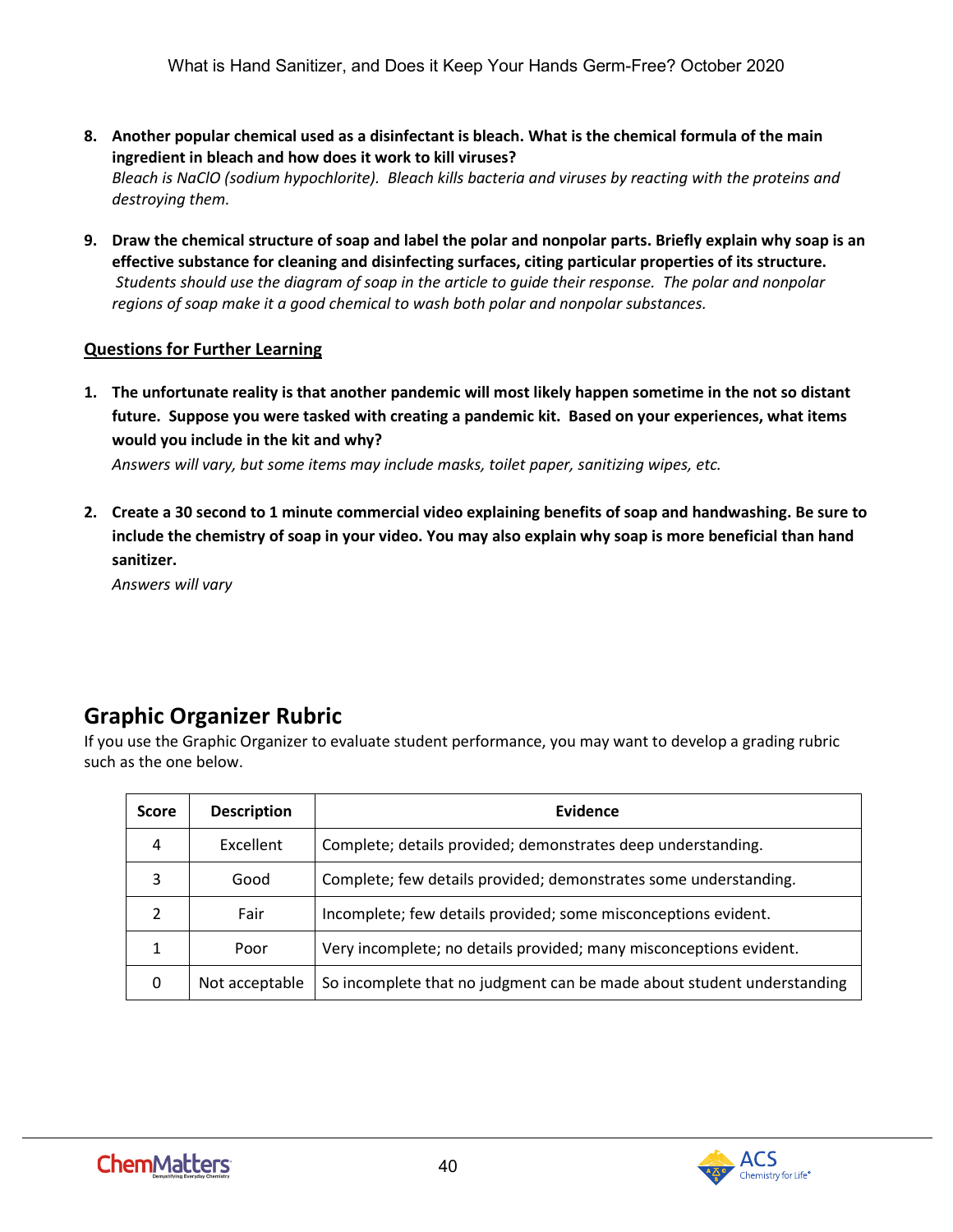# <span id="page-40-0"></span>**Additional Resources**

## **Labs and demos**

The Chemistry of Hand Sanitizer and Soap: In this lab, students will model the interaction between hand sanitizer particles and virus particles, as well as between soap particles and virus particles. <https://teachchemistry.org/classroom-resources/the-chemistry-of-hand-sanitizer-and-soap>

Hand Sanitizer Lab related to the Mole: It's Mole Time! In this lab, students determine the number of moles of chalk used to write their name, the moles of sucrose ingested while chewing gum, and the moles of alcohol evaporated when using hand sanitizer.

<https://teachchemistry.org/classroom-resources/it-s-mole-time>

Designing an Effective Respiratory Cloth Mask: In this activity students will use unit conversion to help compare sizes of molecules, viruses, and droplets and then use them to interpret graphical data. They will then use their findings to design a cloth mask that helps protect its wearer against infection by SARS-CoV-2, the coronavirus that causes COVID-19.

<https://teachchemistry.org/classroom-resources/designing-an-effective-respiratory-cloth-mask>

Modeling Polarity: In this activity, students will model the pull of electrons in a bond between two elements, demonstrating covalent bonding. In particular differentiating between polar and nonpolar bonds. <https://teachchemistry.org/classroom-resources/modeling-bond-polarity>

# **Simulations**

Intermolecular Forces Simulation: Students will review the three major types of intermolecular forces – London dispersion forces, dipole-dipole interactions, and hydrogen bonding – through short video clips and accompanying text. The simulation is designed as a five question quiz for students to use multiple times. <https://teachchemistry.org/classroom-resources/simulation-activity-intermolecular-forces-2>

Comparing Attractive Forces: In this activity, students will use a simulation to investigate different types of intermolecular forces (London dispersion and dipole-dipole). In the analysis that follows the activity, they will relate IMFs (including hydrogen bonding) to physical properties (boiling point and solubility). <https://teachchemistry.org/classroom-resources/simulation-activity-intermolecular-forces>

## **Lessons and lesson plans**

This lesson plan is a review of intermolecular forces concepts. <https://teachchemistry.org/classroom-resources/intermolecular-forces-review>

# **Other Resources:**

Infographic – Coronavirus: How hand sanitizers protect against infections: <https://www.compoundchem.com/tag/hand-sanitizer/>

World Health Organization's formula for creating your own hand sanitizer: [https://www.who.int/gpsc/5may/Guide\\_to\\_Local\\_Production.pdf?ua=1](https://www.who.int/gpsc/5may/Guide_to_Local_Production.pdf?ua=1)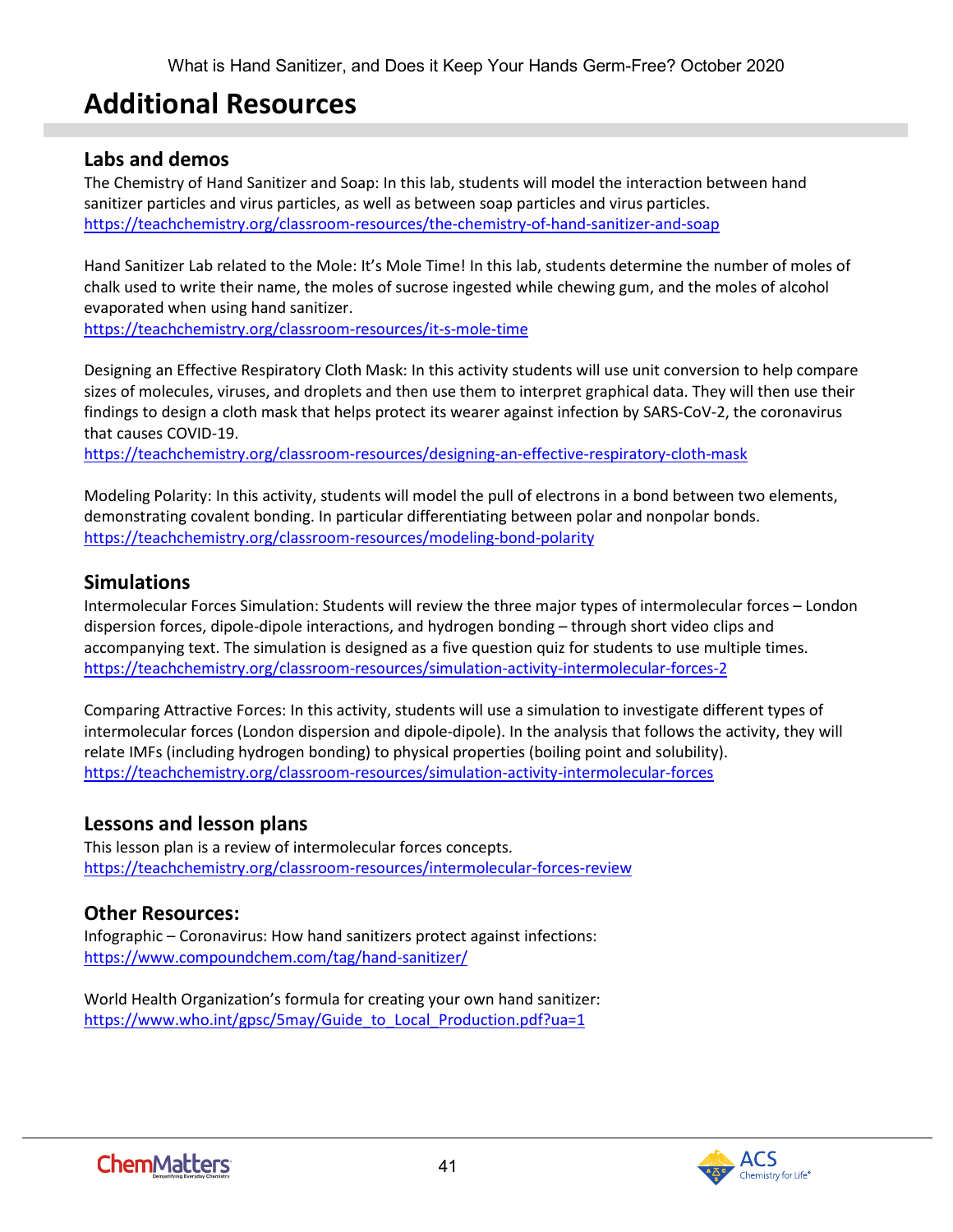# <span id="page-41-0"></span>**Chemistry Concepts, Standards, and Teaching Strategies**

# **Connections to Chemistry Concepts**

The following chemistry concepts are highlighted in this article:

- Molecules & bonding
- Molecular structure
- Intermolecular forces

# **Correlations to Next Generation Science Standards**

This article can be used to achieve the following performance expectations and dimensions of NGSS:

### **HS-PS1-3**

Plan and conduct an investigation to gather evidence to compare the structure of substances at the bulk scale to infer the strength of electrical forces between particles.

#### **HS-ETS1-3**

Evaluate a solution to a complex real-world problem based on prioritized criteria and tradeoffs that account for a range of constraint, including cost, safety, reliability, and aesthetics, as well as possible social, cultural, and environmental impacts.

#### **Disciplinary Core Ideas:**

- PS1.A: Structure and Properties of Matter
- ETS1.C: Optimizing the Design Solution

### **Crosscutting Concepts:**

- Cause and Effect: Mechanism and explanation
- Structure and Function

#### **Science and Engineering Practices:**

- Analyzing and interpreting data
- Constructing explanations and designing solutions

### **Nature of Science:**

• Science addresses questions about the natural and material world.

# **Correlations to Common Core State Standards**

See how *ChemMatters* correlates to the **[Common Core State Standards](https://www.acs.org/content/acs/en/education/resources/highschool/chemmatters/teachers-guide.html)** at www.acs.org/chemmatters.

# **Teaching Strategies**

Consider the following tips and strategies for incorporating this article into your classroom:

- **Alternative to Anticipation Guide:** Before reading, ask students if they use hand sanitizer, and how they think it works to protect them from getting sick. As they read, students can find information to confirm or refute their original ideas.
- After they read, ask students what they learned about the efficacy of using hand sanitizers.
- There are several good ACS Reactions videos that complement the information in this article. Consider showing one or more of these after students have read the article:
	- o How Do Hand Sanitizers Work[? https://youtu.be/245jz3ZqZqM](https://youtu.be/245jz3ZqZqM)
	- o You're Using Disinfectants Wrong:<https://youtu.be/kbScdUwo7K4>
	- o Can Soap REALLY "Kill" the Coronavirus?<https://youtu.be/K2pMVimI2bw>